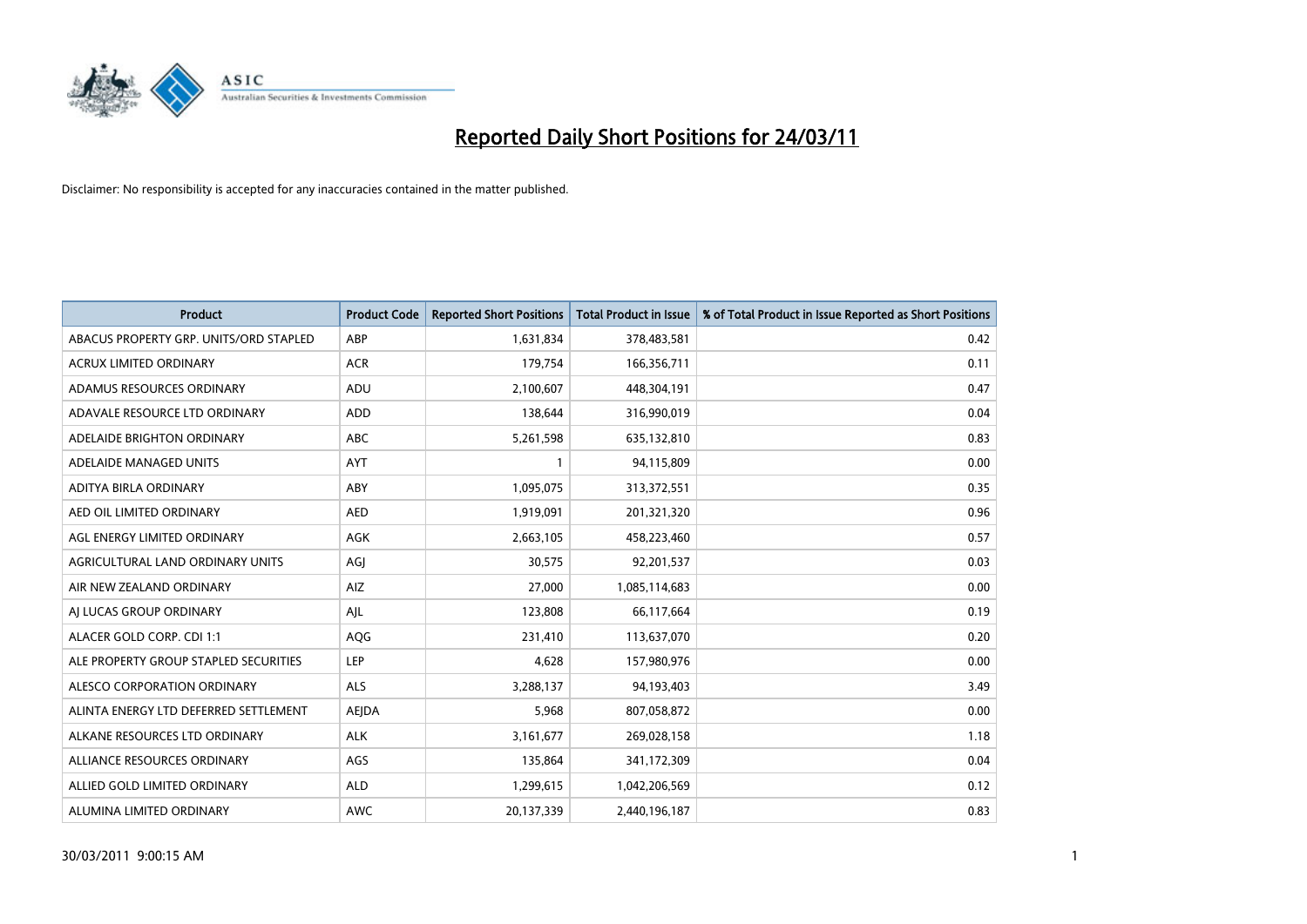

| Product                                 | <b>Product Code</b> | <b>Reported Short Positions</b> | Total Product in Issue | % of Total Product in Issue Reported as Short Positions |
|-----------------------------------------|---------------------|---------------------------------|------------------------|---------------------------------------------------------|
| AMADEUS ENERGY ORDINARY                 | AMU                 | 675,420                         | 300,288,855            | 0.22                                                    |
| AMALGAMATED HOLDINGS ORDINARY           | <b>AHD</b>          | 9,616                           | 157,458,568            | 0.01                                                    |
| AMCOR LIMITED ORDINARY                  | AMC                 | 8,395,279                       | 1,226,387,533          | 0.70                                                    |
| AMP CAPITAL CHINA ORDINARY UNITS        | AGF                 | 65,310                          | 337,034,455            | 0.02                                                    |
| AMP LIMITED DEF EX AXA APH              | <b>AMPN</b>         | 738,367                         | 722,167,556            | 0.10                                                    |
| AMP LIMITED ORDINARY                    | AMP                 | 98,455,442                      | 2,094,424,200          | 4.65                                                    |
| AMPELLA MINING ORDINARY                 | <b>AMX</b>          | 622,274                         | 202,975,108            | 0.32                                                    |
| ANSELL LIMITED ORDINARY                 | <b>ANN</b>          | 3,605,747                       | 133,007,903            | 2.70                                                    |
| ANTARES ENERGY LTD ORDINARY             | <b>AZZ</b>          | 106,632                         | 283,000,000            | 0.04                                                    |
| ANZ BANKING GRP LTD ORDINARY            | ANZ                 | 5,949,712                       | 2,596,366,910          | 0.21                                                    |
| APA GROUP STAPLED SECURITIES            | <b>APA</b>          | 6,711,125                       | 556,193,951            | 1.21                                                    |
| APEX MINERALS NL ORDINARY               | <b>AXM</b>          | 885,145                         | 5,550,243,713          | 0.02                                                    |
| APN EUROPEAN RETAIL UNITS STAPLED SEC.  | <b>AEZ</b>          | 11,832                          | 544,910,660            | 0.00                                                    |
| APN NEWS & MEDIA ORDINARY               | <b>APN</b>          | 22,525,426                      | 606,084,019            | 3.73                                                    |
| AQUARIUS PLATINUM. ORDINARY             | <b>AOP</b>          | 2,671,243                       | 463,266,640            | 0.58                                                    |
| AQUILA RESOURCES ORDINARY               | <b>AQA</b>          | 3,551,009                       | 374,323,124            | 0.95                                                    |
| ARAFURA RESOURCE LTD ORDINARY           | <b>ARU</b>          | 5,430,672                       | 367,930,342            | 1.49                                                    |
| ARB CORPORATION ORDINARY                | ARP                 | 149,931                         | 72,481,302             | 0.21                                                    |
| ARDENT LEISURE GROUP STAPLED SECURITIES | AAD                 | 913,271                         | 318,147,978            | 0.28                                                    |
| ARISTOCRAT LEISURE ORDINARY             | ALL                 | 28,264,035                      | 533,983,910            | 5.32                                                    |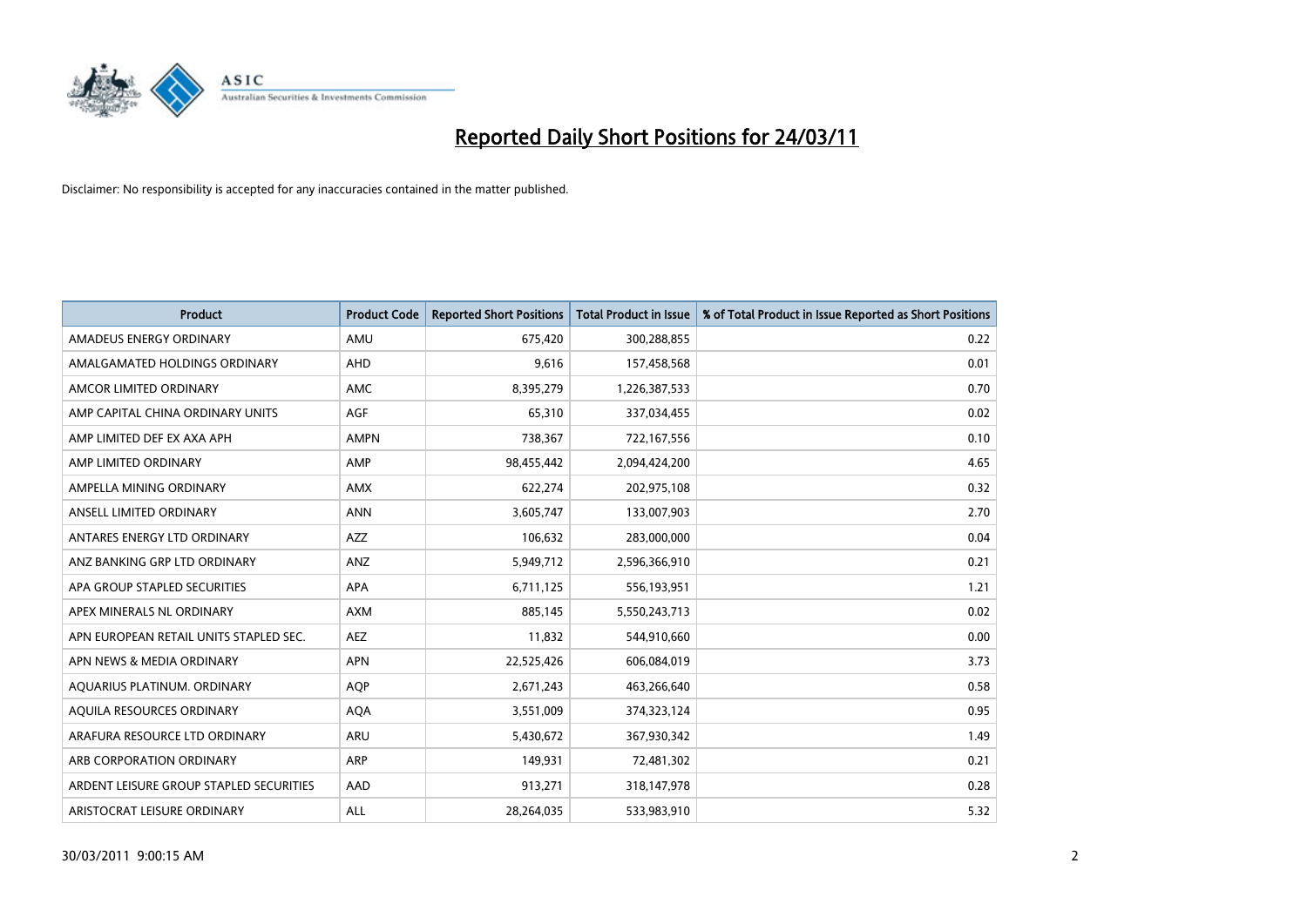

| <b>Product</b>                          | <b>Product Code</b> | <b>Reported Short Positions</b> | <b>Total Product in Issue</b> | % of Total Product in Issue Reported as Short Positions |
|-----------------------------------------|---------------------|---------------------------------|-------------------------------|---------------------------------------------------------|
| ASCIANO LIMITED ORDINARY                | <b>AIO</b>          | 21,840,073                      | 2,926,103,883                 | 0.75                                                    |
| ASG GROUP LIMITED ORDINARY              | <b>ASZ</b>          | 27,942                          | 168,247,718                   | 0.02                                                    |
| ASPEN GROUP ORD/UNITS STAPLED           | <b>APZ</b>          | 1,396,353                       | 592,674,670                   | 0.22                                                    |
| ASPIRE MINING LTD ORDINARY              | <b>AKM</b>          | 52,726                          | 535,723,044                   | 0.01                                                    |
| <b>ASTON RES LTD ORDINARY</b>           | <b>AZT</b>          | 321,489                         | 204,527,604                   | 0.16                                                    |
| ASTRO JAP PROP GROUP STAPLED SECURITIES | AJA                 | 23,446                          | 58,445,002                    | 0.04                                                    |
| ASX LIMITED ORDINARY                    | <b>ASX</b>          | 1,060,294                       | 175,136,729                   | 0.61                                                    |
| ATLANTIC LIMITED ORDINARY               | ATI                 | 811,750                         | 112,355,948                   | 0.72                                                    |
| ATLAS IRON LIMITED ORDINARY             | AGO                 | 5,971,192                       | 815,689,044                   | 0.71                                                    |
| AURORA MINERALS LTD ORDINARY            | <b>ARM</b>          | 2.887                           | 104,167,499                   | 0.00                                                    |
| AURORA OIL & GAS ORDINARY               | <b>AUT</b>          | 603,415                         | 403,437,342                   | 0.15                                                    |
| AUSDRILL LIMITED ORDINARY               | ASL                 | 611,207                         | 262,933,906                   | 0.24                                                    |
| AUSENCO LIMITED ORDINARY                | AAX                 | 3,959,875                       | 122,511,701                   | 3.23                                                    |
| <b>AUSTAL LIMITED ORDINARY</b>          | ASB                 | 204,422                         | 188,069,638                   | 0.11                                                    |
| <b>AUSTAR UNITED ORDINARY</b>           | <b>AUN</b>          | 3,516,564                       | 1,271,389,658                 | 0.26                                                    |
| AUSTBROKERS HOLDINGS ORDINARY           | <b>AUB</b>          | 2                               | 54,339,433                    | 0.00                                                    |
| AUSTIN ENGINEERING ORDINARY             | ANG                 | 29,635                          | 71,714,403                    | 0.04                                                    |
| <b>AUSTRALAND ASSETS ASSETS</b>         | AAZPB               | 1,168                           | 2,750,000                     | 0.04                                                    |
| AUSTRALAND PROPERTY STAPLED SECURITY    | <b>ALZ</b>          | 1,191,974                       | 576,846,597                   | 0.19                                                    |
| AUSTRALIAN AGRICULT, ORDINARY           | AAC                 | 4,740,743                       | 264,264,459                   | 1.77                                                    |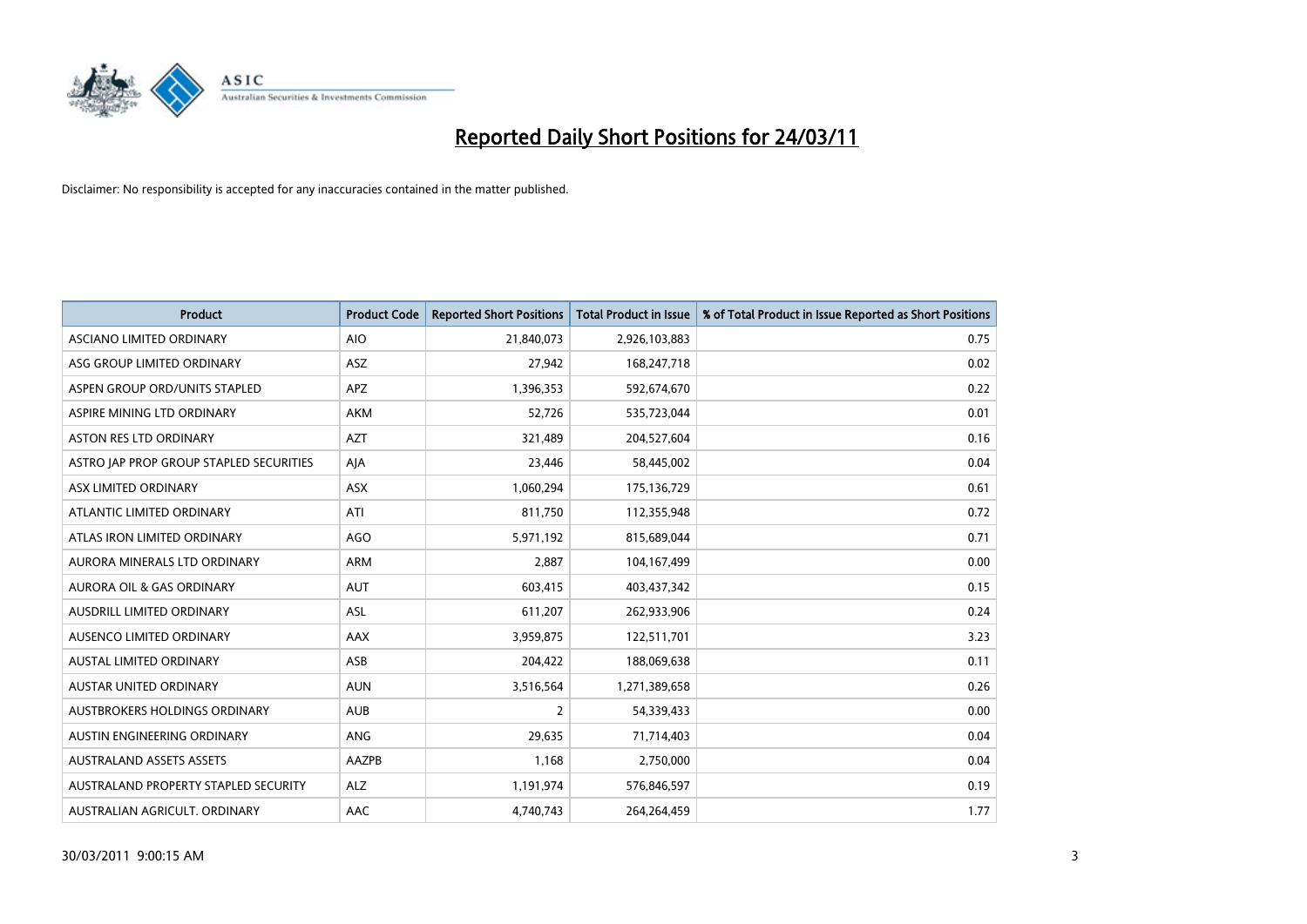

| <b>Product</b>                       | <b>Product Code</b> | <b>Reported Short Positions</b> | <b>Total Product in Issue</b> | % of Total Product in Issue Reported as Short Positions |
|--------------------------------------|---------------------|---------------------------------|-------------------------------|---------------------------------------------------------|
| <b>AUSTRALIAN EDUCATION UNITS</b>    | <b>AEU</b>          | 625,000                         | 134,973,383                   | 0.46                                                    |
| AUSTRALIAN INFRASTR, UNITS/ORDINARY  | <b>AIX</b>          | 1,168,303                       | 620,733,944                   | 0.20                                                    |
| AUSTRALIAN MINES LTD ORDINARY        | <b>AUZ</b>          | 1,400,000                       | 576,910,315                   | 0.24                                                    |
| AUSTRALIAN PHARM. ORDINARY           | API                 | 841,619                         | 488,115,883                   | 0.17                                                    |
| AUTOMOTIVE HOLDINGS ORDINARY         | <b>AHE</b>          | 89,189                          | 226,387,577                   | 0.03                                                    |
| AVEXA LIMITED ORDINARY               | <b>AVX</b>          | 243,657                         | 847,688,779                   | 0.03                                                    |
| AWE LIMITED ORDINARY                 | <b>AWE</b>          | 3,515,173                       | 521,871,941                   | 0.67                                                    |
| AXA ASIA PACIFIC ORDINARY            | <b>AXA</b>          | 3,166,204                       | 2,067,095,545                 | 0.15                                                    |
| AZIMUTH RES LTD ORDINARY             | <b>AZH</b>          | 1,237,412                       | 320,486,227                   | 0.38                                                    |
| <b>BANDANNA ENERGY ORDINARY</b>      | <b>BND</b>          | 313,200                         | 426,515,482                   | 0.08                                                    |
| BANK OF QUEENSLAND. ORDINARY         | <b>BOQ</b>          | 3,555,195                       | 222,072,957                   | 1.59                                                    |
| <b>BANNERMAN RESOURCES ORDINARY</b>  | <b>BMN</b>          | 94,500                          | 234,435,934                   | 0.04                                                    |
| <b>BASS STRAIT OIL CO ORDINARY</b>   | <b>BAS</b>          | 1,482                           | 291,030,250                   | 0.00                                                    |
| <b>BATHURST RESOURCES ORDINARY</b>   | <b>BTU</b>          | 4,681,668                       | 613,441,330                   | 0.77                                                    |
| <b>BAUXITE RESOURCE LTD ORDINARY</b> | <b>BAU</b>          | 96,297                          | 235,379,896                   | 0.04                                                    |
| <b>BC IRON LIMITED ORDINARY</b>      | <b>BCI</b>          | 28,617                          | 94,361,000                    | 0.03                                                    |
| <b>BEACH ENERGY LIMITED ORDINARY</b> | <b>BPT</b>          | 2,627,499                       | 1,099,021,290                 | 0.23                                                    |
| BEADELL RESOURCE LTD ORDINARY        | <b>BDR</b>          | 127,305                         | 622,097,828                   | 0.02                                                    |
| BENDIGO AND ADELAIDE ORDINARY        | <b>BEN</b>          | 6,114,094                       | 357,645,518                   | 1.72                                                    |
| BERKELEY RESOURCES ORDINARY          | <b>BKY</b>          | 127,863                         | 174,298,273                   | 0.07                                                    |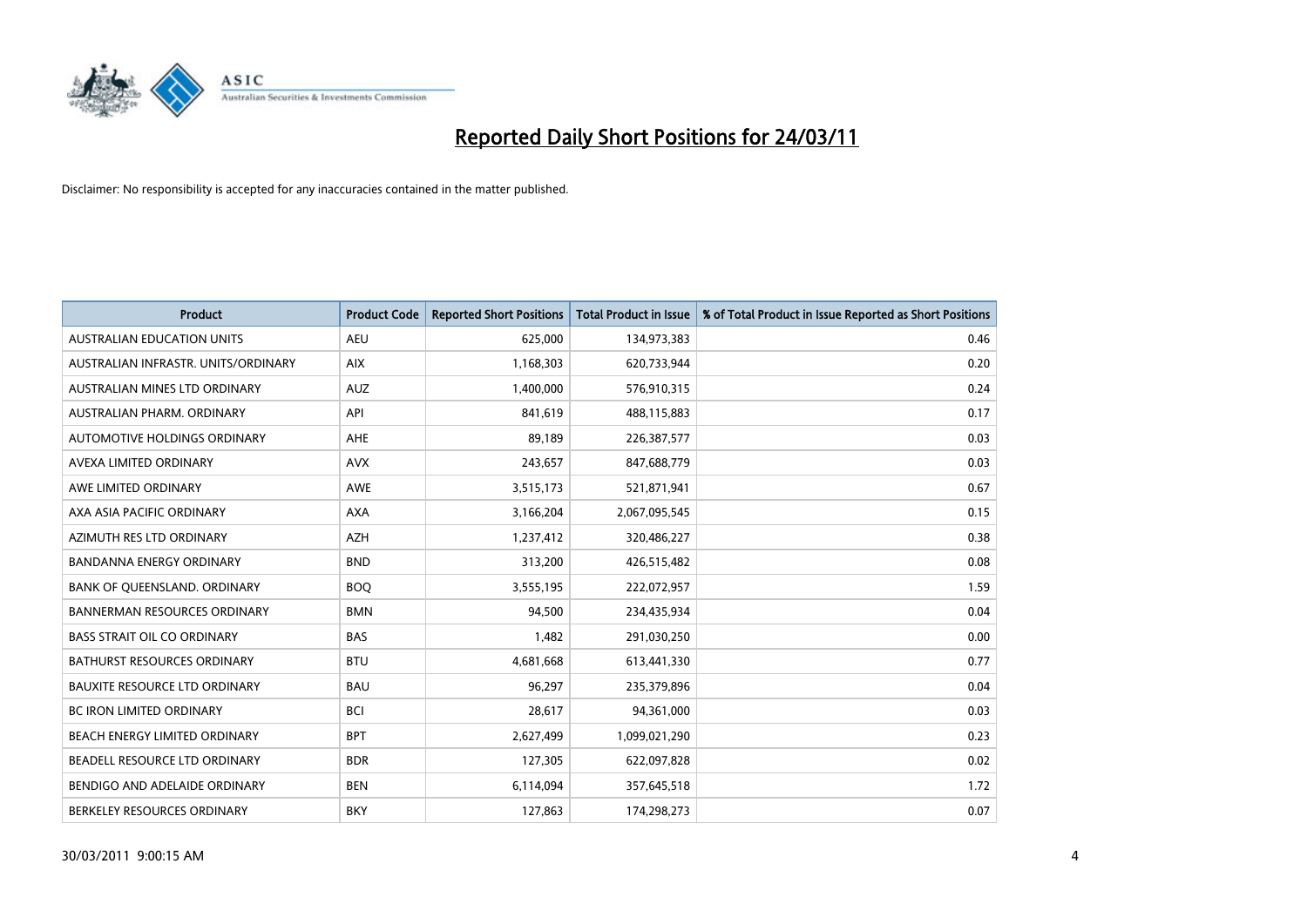

| <b>Product</b>                       | <b>Product Code</b> | <b>Reported Short Positions</b> | <b>Total Product in Issue</b> | % of Total Product in Issue Reported as Short Positions |
|--------------------------------------|---------------------|---------------------------------|-------------------------------|---------------------------------------------------------|
| BETASHARES ASX FIN ETF UNITS         | <b>OFN</b>          | 28,500                          | 4,509,251                     | 0.63                                                    |
| BETASHARES ASX RES ETF UNITS         | <b>ORE</b>          | 156,720                         | 4,519,432                     | 3.47                                                    |
| BETASHARES US DOLLAR ETF UNITS       | <b>USD</b>          | 5,000                           | 1,125,000                     | 0.44                                                    |
| BHP BILLITON LIMITED ORDINARY        | <b>BHP</b>          | 38,906,659                      | 3,356,081,497                 | 1.13                                                    |
| <b>BILLABONG ORDINARY</b>            | <b>BBG</b>          | 12,317,430                      | 253,613,826                   | 4.83                                                    |
| <b>BIOTA HOLDINGS ORDINARY</b>       | <b>BTA</b>          | 2,236,390                       | 181,417,556                   | 1.24                                                    |
| <b>BISALLOY STEEL ORDINARY</b>       | <b>BIS</b>          | 84,480                          | 216,455,965                   | 0.04                                                    |
| BKI INVESTMENT LTD ORDINARY          | <b>BKI</b>          | 508                             | 422,863,407                   | 0.00                                                    |
| BLACKMORES LIMITED ORDINARY          | <b>BKL</b>          | 167                             | 16,744,292                    | 0.00                                                    |
| <b>BLACKTHORN RESOURCES ORDINARY</b> | <b>BTR</b>          | 35,848                          | 106,885,300                   | 0.03                                                    |
| <b>BLUESCOPE STEEL LTD ORDINARY</b>  | <b>BSL</b>          | 35,096,974                      | 1,842,207,385                 | 1.90                                                    |
| <b>BOART LONGYEAR ORDINARY</b>       | <b>BLY</b>          | 4,536,178                       | 461,163,412                   | 0.99                                                    |
| <b>BONDI MINING LIMITED ORDINARY</b> | <b>BOM</b>          | 268,333                         | 101,912,807                   | 0.26                                                    |
| <b>BOOM LOGISTICS ORDINARY</b>       | <b>BOL</b>          | 337,999                         | 461,500,712                   | 0.07                                                    |
| BORAL LIMITED, ORDINARY              | <b>BLD</b>          | 27,215,620                      | 724,542,308                   | 3.76                                                    |
| BOTSWANA METALS LTD ORDINARY         | <b>BML</b>          | 7,000                           | 143,717,013                   | 0.00                                                    |
| <b>BOW ENERGY LIMITED ORDINARY</b>   | <b>BOW</b>          | 3,189,803                       | 348,972,041                   | 0.90                                                    |
| <b>BRADKEN LIMITED ORDINARY</b>      | <b>BKN</b>          | 1,204,048                       | 142,829,226                   | 0.85                                                    |
| <b>BRAMBLES LIMITED ORDINARY</b>     | <b>BXB</b>          | 15,461,778                      | 1,450,773,006                 | 1.05                                                    |
| <b>BREVILLE GROUP LTD ORDINARY</b>   | <b>BRG</b>          | 2,740                           | 129,995,322                   | 0.00                                                    |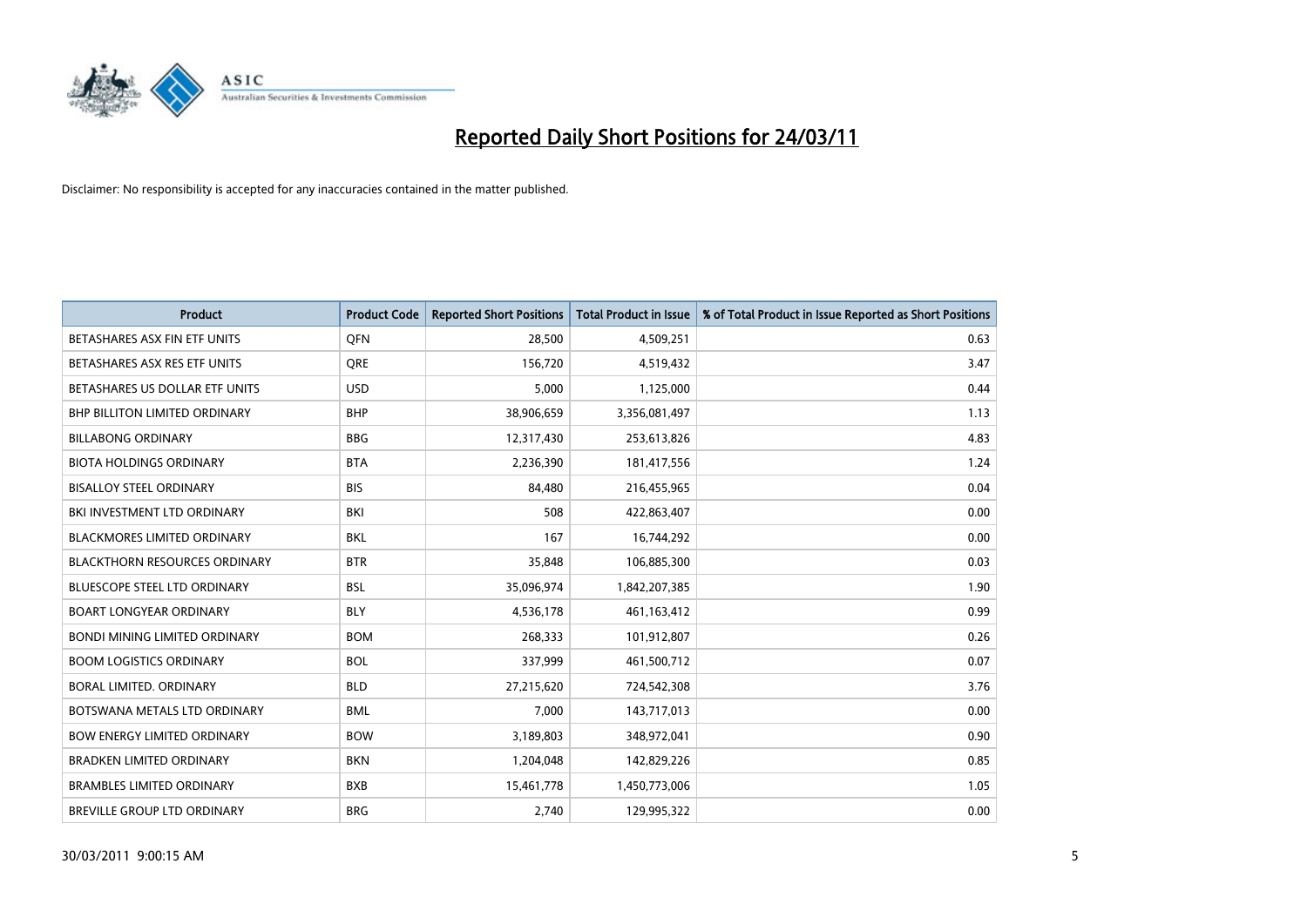

| <b>Product</b>                        | <b>Product Code</b> | <b>Reported Short Positions</b> | <b>Total Product in Issue</b> | % of Total Product in Issue Reported as Short Positions |
|---------------------------------------|---------------------|---------------------------------|-------------------------------|---------------------------------------------------------|
| <b>BRICKWORKS LIMITED ORDINARY</b>    | <b>BKW</b>          | 7,485                           | 147,567,333                   | 0.01                                                    |
| BROCKMAN RESOURCES ORDINARY           | <b>BRM</b>          | 122,331                         | 144,803,151                   | 0.09                                                    |
| BT INVESTMENT MNGMNT ORDINARY         | <b>BTT</b>          | 554,785                         | 160,000,000                   | 0.35                                                    |
| BUNNINGS WAREHOUSE ORDINARY UNITS     | <b>BWP</b>          | 1,718,383                       | 479,870,962                   | 0.36                                                    |
| <b>BURU ENERGY ORDINARY</b>           | <b>BRU</b>          | 155,589                         | 182,780,549                   | 0.09                                                    |
| CABCHARGE AUSTRALIA ORDINARY          | CAB                 | 1,096,670                       | 120,437,014                   | 0.93                                                    |
| CALTEX AUSTRALIA ORDINARY             | <b>CTX</b>          | 5,100,150                       | 270,000,000                   | 1.88                                                    |
| <b>CAMPBELL BROTHERS ORDINARY</b>     | CPB                 | 155,532                         | 67,503,411                    | 0.23                                                    |
| CAPE LAMBERT RES LTD ORDINARY         | <b>CFE</b>          | 1,118,138                       | 571,849,603                   | 0.20                                                    |
| CAPRAL LIMITED ORDINARY               | CAA                 | 50,000                          | 387,898,255                   | 0.01                                                    |
| CARABELLA RES LTD ORDINARY            | <b>CLR</b>          | 26,600                          | 38,626,388                    | 0.07                                                    |
| <b>CARBON ENERGY ORDINARY</b>         | <b>CNX</b>          | 676,808                         | 670,872,650                   | 0.09                                                    |
| <b>CARDNO LIMITED ORDINARY</b>        | CDD                 | 814                             | 106,638,932                   | 0.00                                                    |
| CARNARVON PETROLEUM ORDINARY          | <b>CVN</b>          | 4,014,160                       | 687,820,634                   | 0.57                                                    |
| <b>CARNEGIE WAVE ENERGY ORDINARY</b>  | <b>CWE</b>          | 83,000                          | 859,087,627                   | 0.01                                                    |
| CARPATHIAN RESOURCES ORDINARY         | <b>CPN</b>          | 75,000                          | 265,533,501                   | 0.03                                                    |
| CARPENTARIA EXP. LTD ORDINARY         | CAP                 | 9,777                           | 98,741,301                    | 0.01                                                    |
| CARSALES.COM LTD ORDINARY             | <b>CRZ</b>          | 3,603,356                       | 234,073,300                   | 1.53                                                    |
| CASH CONVERTERS ORD/DIV ACCESS        | CCV                 | 55,296                          | 379,761,025                   | 0.01                                                    |
| <b>CASPIAN OIL &amp; GAS ORDINARY</b> | <b>CIG</b>          | 50.000                          | 1,331,500,513                 | 0.00                                                    |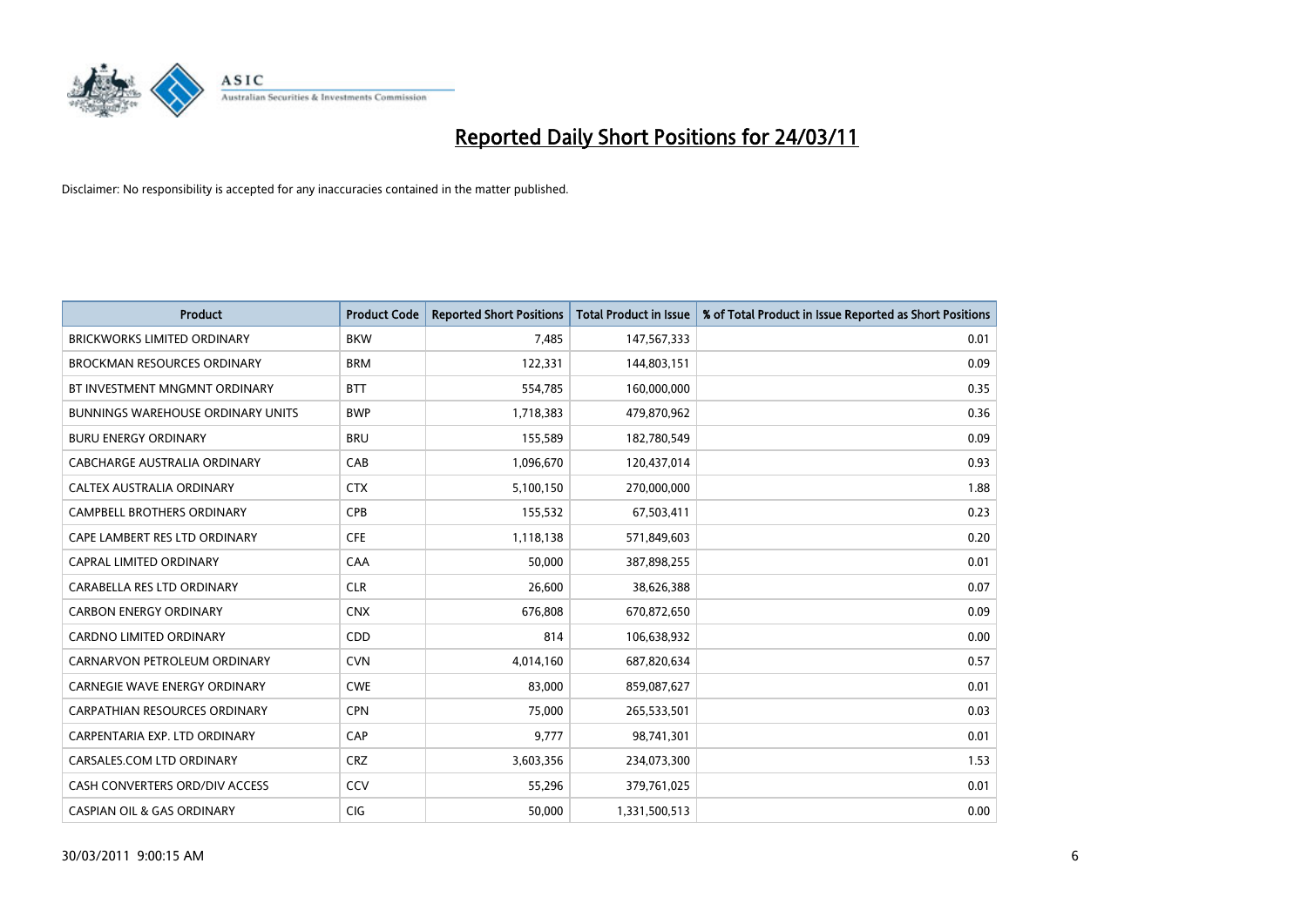

| <b>Product</b>                                | <b>Product Code</b> | <b>Reported Short Positions</b> | <b>Total Product in Issue</b> | % of Total Product in Issue Reported as Short Positions |
|-----------------------------------------------|---------------------|---------------------------------|-------------------------------|---------------------------------------------------------|
| CATALPA RESOURCES ORDINARY                    | CAH                 | 1,206,296                       | 177,954,355                   | 0.68                                                    |
| CEC GROUP LIMITED ORDINARY                    | <b>CEG</b>          | 1,750                           | 79,662,662                    | 0.00                                                    |
| <b>CELLNET GROUP ORDINARY</b>                 | <b>CLT</b>          | 1,342                           | 61,596,082                    | 0.00                                                    |
| CENTRAL PETROLEUM ORDINARY                    | <b>CTP</b>          | 11,455                          | 982,298,842                   | 0.00                                                    |
| CENTRO PROPERTIES UNITS/ORD STAPLED           | <b>CNP</b>          | 2,537                           | 972,414,514                   | 0.00                                                    |
| <b>CENTRO RETAIL GROUP STAPLED SECURITIES</b> | <b>CER</b>          | 1,253,128                       | 2,286,399,424                 | 0.05                                                    |
| <b>CERAMIC FUEL CELLS ORDINARY</b>            | <b>CFU</b>          | 388,238                         | 1,201,353,566                 | 0.03                                                    |
| <b>CERRO RESOURCES NL ORDINARY</b>            | CJO                 | 4,588,798                       | 747,893,606                   | 0.61                                                    |
| CFS RETAIL PROPERTY UNITS                     | <b>CFX</b>          | 46,311,605                      | 2,839,591,911                 | 1.65                                                    |
| CGA MINING LIMITED ORDINARY                   | <b>CGX</b>          | 48,800                          | 333,265,726                   | 0.01                                                    |
| CHALLENGER DIV.PRO. STAPLED UNITS             | <b>CDI</b>          | 30,115                          | 913,426,007                   | 0.00                                                    |
| <b>CHALLENGER INFRAST, STAPLED UNITS</b>      | <b>CIF</b>          | 37,180                          | 316,223,785                   | 0.01                                                    |
| <b>CHALLENGER LIMITED ORDINARY</b>            | <b>CGF</b>          | 5,926,133                       | 500,753,078                   | 1.19                                                    |
| <b>CHANDLER MACLEOD LTD ORDINARY</b>          | <b>CMG</b>          | 11,970                          | 463,971,344                   | 0.00                                                    |
| CHARTER HALL GROUP STAPLED US PROHIBIT.       | <b>CHC</b>          | 1,335,722                       | 306,341,814                   | 0.42                                                    |
| <b>CHARTER HALL OFFICE UNIT</b>               | CQ <sub>O</sub>     | 2,409,818                       | 493,319,730                   | 0.49                                                    |
| <b>CHARTER HALL RETAIL UNITS</b>              | <b>COR</b>          | 2,213,096                       | 305,810,723                   | 0.71                                                    |
| CHEMGENEX PHARMACEUT ORDINARY                 | <b>CXS</b>          | 89,061                          | 283,348,870                   | 0.03                                                    |
| CITIGOLD CORP LTD ORDINARY                    | <b>CTO</b>          | 2,059,217                       | 1,040,278,301                 | 0.20                                                    |
| <b>CLEAN SEAS TUNA ORDINARY</b>               | <b>CSS</b>          | 15,278                          | 480,829,414                   | 0.00                                                    |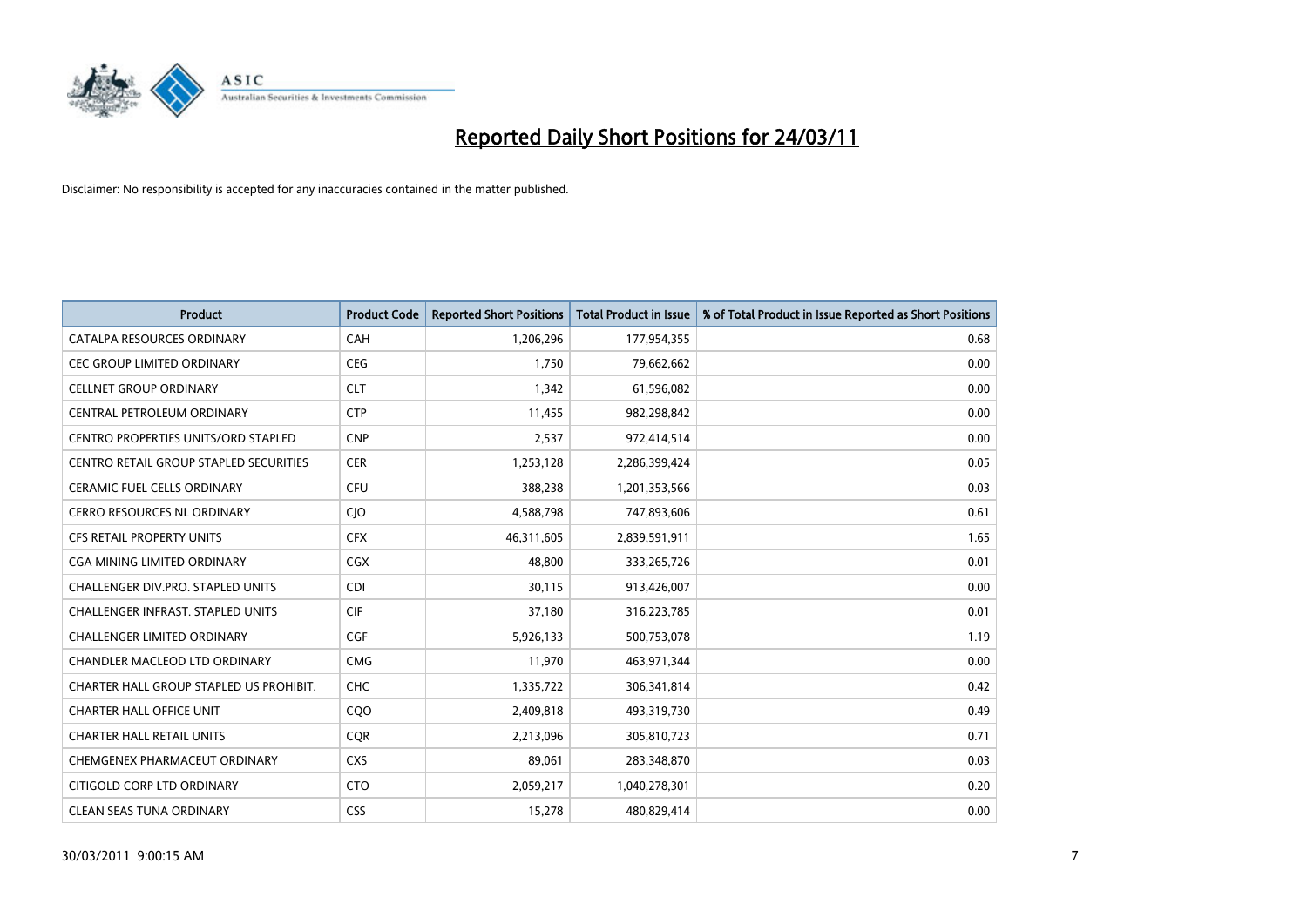

| <b>Product</b>                          | <b>Product Code</b> | <b>Reported Short Positions</b> | Total Product in Issue | % of Total Product in Issue Reported as Short Positions |
|-----------------------------------------|---------------------|---------------------------------|------------------------|---------------------------------------------------------|
| CLINUVEL PHARMACEUT, ORDINARY           | <b>CUV</b>          | 9,876                           | 30,381,706             | 0.03                                                    |
| <b>CLOUGH LIMITED ORDINARY</b>          | <b>CLO</b>          | 254,335                         | 769,696,269            | 0.03                                                    |
| <b>COAL &amp; ALLIED ORDINARY</b>       | <b>CNA</b>          | 19,189                          | 86,584,735             | 0.02                                                    |
| COAL OF AFRICA LTD ORDINARY             | <b>CZA</b>          | 754,548                         | 530,639,661            | 0.14                                                    |
| <b>COALSPUR MINES LTD ORDINARY</b>      | <b>CPL</b>          | 4,151,564                       | 488,927,537            | 0.84                                                    |
| COCA-COLA AMATIL ORDINARY               | <b>CCL</b>          | 6,449,054                       | 756,260,917            | 0.85                                                    |
| <b>COCHLEAR LIMITED ORDINARY</b>        | <b>COH</b>          | 1,498,584                       | 56,745,023             | 2.62                                                    |
| <b>COCKATOO COAL ORDINARY</b>           | <b>COK</b>          | 9,655,158                       | 1,016,096,908          | 0.95                                                    |
| COFFEY INTERNATIONAL ORDINARY           | <b>COF</b>          | 34,780                          | 134,066,081            | 0.03                                                    |
| <b>COKAL LTD ORDINARY</b>               | <b>CKA</b>          | 392,815                         | 112,083,735            | 0.35                                                    |
| COMMONWEALTH BANK, ORDINARY             | <b>CBA</b>          | 15,436,141                      | 1,548,932,074          | 0.96                                                    |
| <b>COMMONWEALTH PROP ORDINARY UNITS</b> | <b>CPA</b>          | 21,687,483                      | 2,449,599,711          | 0.91                                                    |
| <b>COMPASS RESOURCES ORDINARY</b>       | <b>CMR</b>          | 160,952                         | 147,402,920            | 0.11                                                    |
| <b>COMPUTERSHARE LTD ORDINARY</b>       | <b>CPU</b>          | 3,997,898                       | 555,664,059            | 0.69                                                    |
| <b>CONNECTEAST GROUP STAPLED</b>        | <b>CEU</b>          | 47,016,569                      | 3,940,145,951          | 1.21                                                    |
| CONQUEST MINING ORDINARY                | COT                 | 983,233                         | 583,241,478            | 0.17                                                    |
| CONSOLIDATED MEDIA, ORDINARY            | <b>CMJ</b>          | 1,026,398                       | 561,834,996            | 0.18                                                    |
| CONTANGO MICROCAP ORDINARY              | <b>CTN</b>          | 7,500                           | 145,708,783            | 0.01                                                    |
| <b>COOPER ENERGY LTD ORDINARY</b>       | <b>COE</b>          | 89,539                          | 292,576,001            | 0.03                                                    |
| COPPER STRIKE LTD ORDINARY              | <b>CSE</b>          | 714                             | 129,455,571            | 0.00                                                    |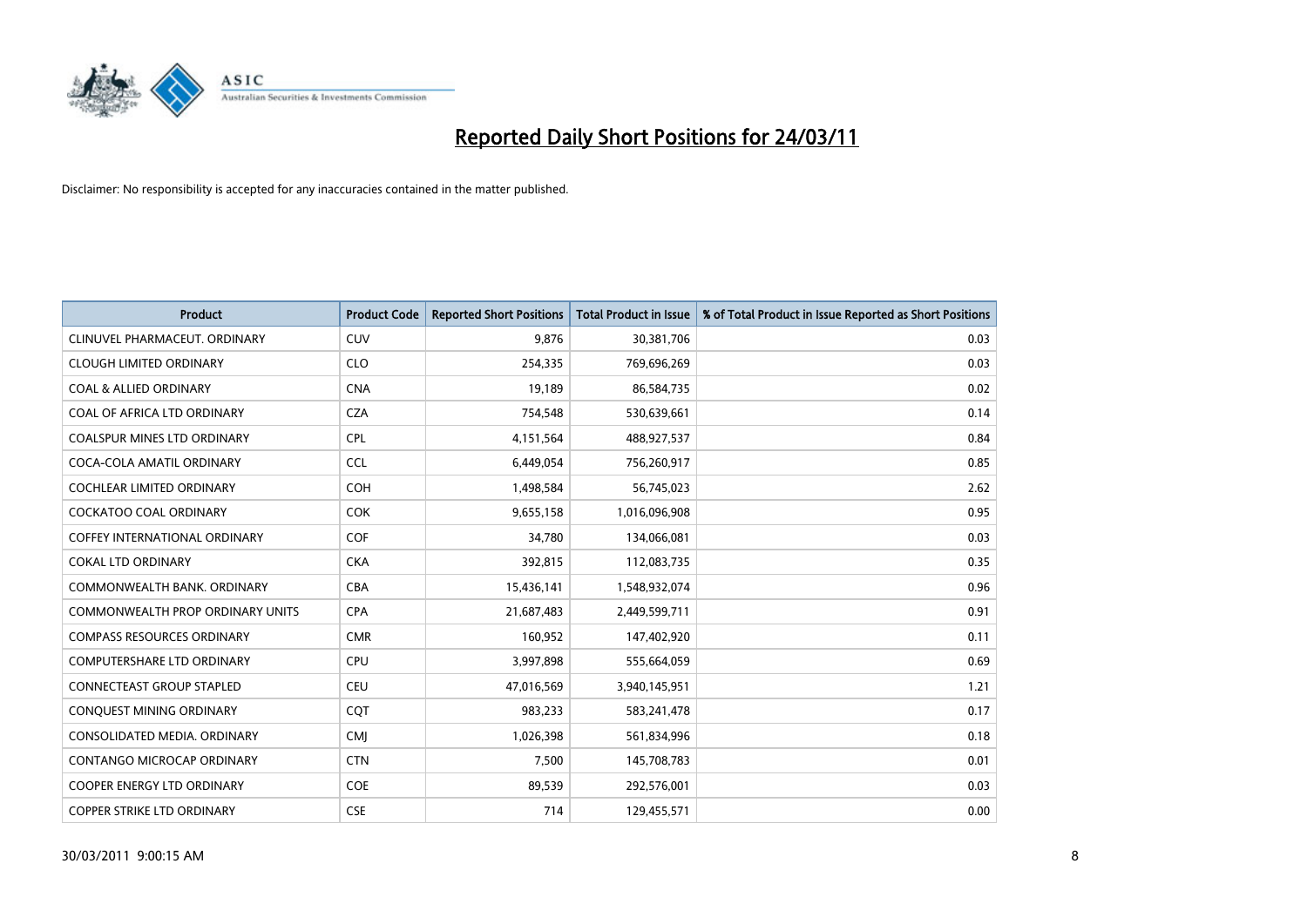

| <b>Product</b>                          | <b>Product Code</b> | <b>Reported Short Positions</b> | <b>Total Product in Issue</b> | % of Total Product in Issue Reported as Short Positions |
|-----------------------------------------|---------------------|---------------------------------|-------------------------------|---------------------------------------------------------|
| <b>CORDLIFE LIMITED ORDINARY</b>        | CBB                 |                                 | 145,360,920                   | 0.00                                                    |
| COUNT FINANCIAL ORDINARY                | COU                 | 691,875                         | 262,212,976                   | 0.27                                                    |
| <b>CRANE GROUP LIMITED ORDINARY</b>     | <b>CRG</b>          | 1,537,972                       | 79,110,667                    | 1.92                                                    |
| <b>CROMWELL PROP STAPLED SECURITIES</b> | <b>CMW</b>          | 86,709                          | 912,794,605                   | 0.01                                                    |
| <b>CROWN LIMITED ORDINARY</b>           | <b>CWN</b>          | 1,843,340                       | 754,131,800                   | 0.25                                                    |
| <b>CSG LIMITED ORDINARY</b>             | CSV                 | 840,319                         | 245,683,695                   | 0.34                                                    |
| <b>CSL LIMITED ORDINARY</b>             | <b>CSL</b>          | 8,016,612                       | 541,202,786                   | 1.45                                                    |
| <b>CSR LIMITED ORDINARY</b>             | <b>CSR</b>          | 5,036,765                       | 506,000,315                   | 0.97                                                    |
| <b>CUDECO LIMITED ORDINARY</b>          | CDU                 | 858,741                         | 145,512,643                   | 0.58                                                    |
| <b>CUSTOMERS LIMITED ORDINARY</b>       | <b>CUS</b>          | 115,438                         | 134,869,357                   | 0.09                                                    |
| DART ENERGY LTD ORDINARY                | <b>DTE</b>          | 1,065,396                       | 587,210,672                   | 0.18                                                    |
| DATA#3 LIMITED ORDINARY                 | <b>DTL</b>          | 3,475                           | 15,397,495                    | 0.02                                                    |
| DAVID JONES LIMITED ORDINARY            | <b>DJS</b>          | 21,962,084                      | 514,034,694                   | 4.26                                                    |
| <b>DECMIL GROUP LIMITED ORDINARY</b>    | <b>DCG</b>          | 51,006                          | 124,204,568                   | 0.04                                                    |
| DEEP YELLOW LIMITED ORDINARY            | <b>DYL</b>          | 210,476                         | 1,127,534,458                 | 0.02                                                    |
| DEVINE LIMITED ORDINARY                 | <b>DVN</b>          | 1,000                           | 634,918,223                   | 0.00                                                    |
| DEXUS PROPERTY GROUP STAPLED UNITS      | <b>DXS</b>          | 15,623,672                      | 4,839,024,176                 | 0.33                                                    |
| DISCOVERY METALS LTD ORDINARY           | <b>DML</b>          | 269,231                         | 437,114,481                   | 0.06                                                    |
| DOMINO PIZZA ENTERPR ORDINARY           | <b>DMP</b>          | 3                               | 68,407,674                    | 0.00                                                    |
| DOWNER EDI LIMITED ORDINARY             | <b>DOW</b>          | 9,040,809                       | 402,471,908                   | 2.21                                                    |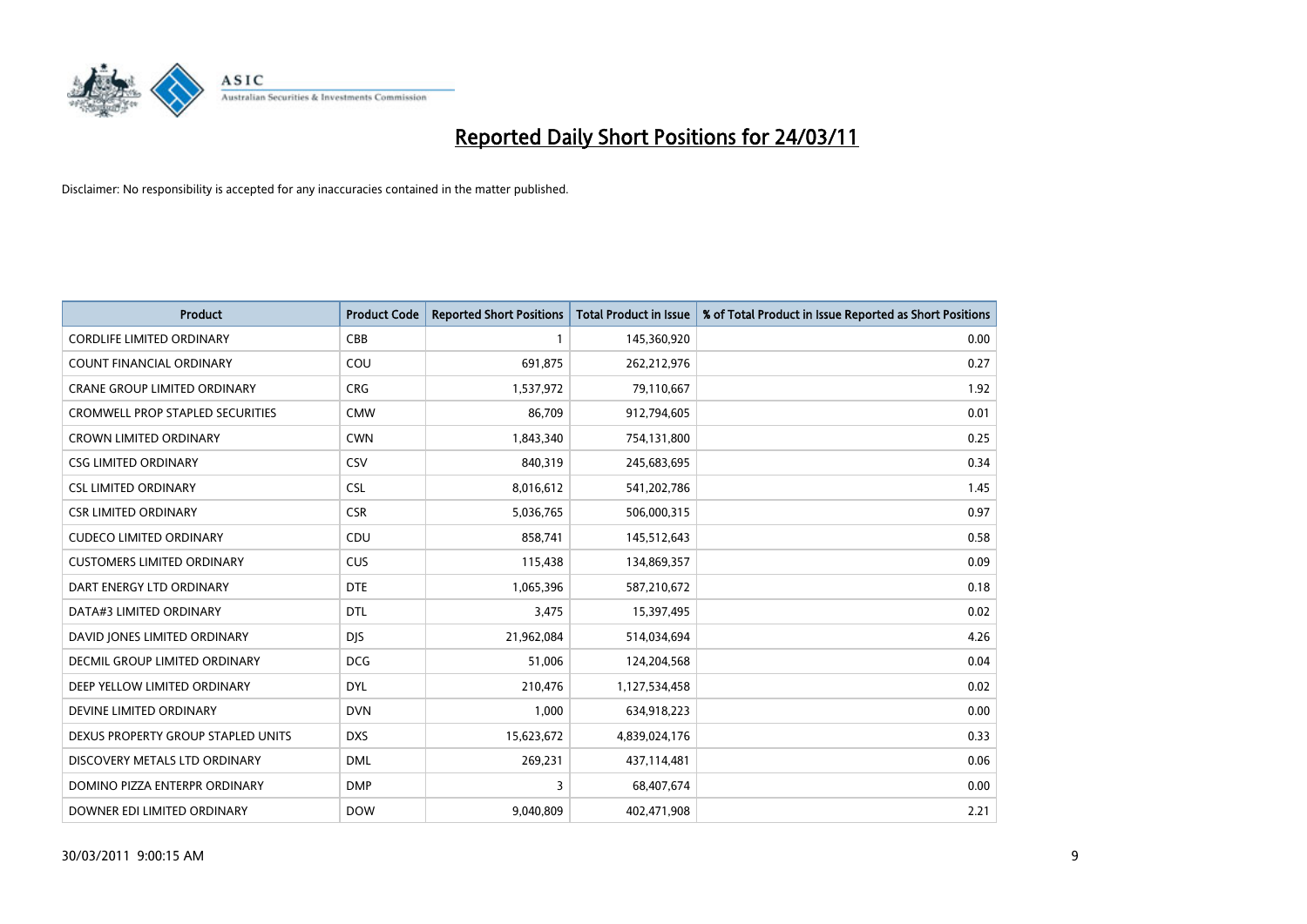

| <b>Product</b>                            | <b>Product Code</b> | <b>Reported Short Positions</b> | <b>Total Product in Issue</b> | % of Total Product in Issue Reported as Short Positions |
|-------------------------------------------|---------------------|---------------------------------|-------------------------------|---------------------------------------------------------|
| DRAGON MINING LTD ORDINARY                | <b>DRA</b>          | 1,016                           | 73,778,508                    | 0.00                                                    |
| DUET GROUP STAPLED US PROHIBIT.           | <b>DUE</b>          | 1,674,172                       | 909,692,991                   | 0.18                                                    |
| <b>DULUXGROUP LIMITED ORDINARY</b>        | <b>DLX</b>          | 7,786,818                       | 367,456,259                   | 2.11                                                    |
| EASTERN STAR GAS ORDINARY                 | <b>ESG</b>          | 6,538,574                       | 991,567,041                   | 0.66                                                    |
| EDT RETAIL TRUST UNITS                    | <b>EDT</b>          | 117,407                         | 4,700,290,868                 | 0.00                                                    |
| <b>ELDERS LIMITED HYBRIDS</b>             | <b>ELDPA</b>        | 136,522                         | 1,500,000                     | 9.10                                                    |
| ELDERS LIMITED ORDINARY                   | <b>ELD</b>          | 16,037,093                      | 448,598,480                   | 3.55                                                    |
| ELDORADO GOLD CORP CDI 1:1                | EAU                 | 231,994                         | 19,644,760                    | 1.18                                                    |
| ELEMENTAL MINERALS ORDINARY               | <b>ELM</b>          | 33,000                          | 152,931,387                   | 0.02                                                    |
| ELEMENTOS LIMITED ORDINARY                | <b>ELT</b>          | 8                               | 71,268,979                    | 0.00                                                    |
| ELIXIR PETROLEUM LTD ORDINARY             | <b>EXR</b>          | 324,400                         | 188,988,472                   | 0.17                                                    |
| <b>EMECO HOLDINGS ORDINARY</b>            | <b>EHL</b>          | 1,247,309                       | 631,237,586                   | 0.19                                                    |
| ENERGY RESOURCES ORDINARY 'A'             | <b>ERA</b>          | 2,569,047                       | 190,737,934                   | 1.36                                                    |
| <b>ENERGY WORLD CORPOR, ORDINARY</b>      | <b>EWC</b>          | 19,014,045                      | 1,561,166,672                 | 1.21                                                    |
| <b>ENTEK ENERGY LTD ORDINARY</b>          | ETE                 | 489,903                         | 287,692,535                   | 0.17                                                    |
| <b>ENTELLECT LIMITED ORDINARY</b>         | <b>ESN</b>          | 464,050                         | 87,239,240                    | 0.53                                                    |
| ENVESTRA LIMITED ORDINARY                 | <b>ENV</b>          | 4,188,774                       | 1,430,398,609                 | 0.30                                                    |
| EQUINOX MINERALS LTD CHESS DEPOSITARY INT | EON                 | 1,228,320                       | 879,062,776                   | 0.12                                                    |
| <b>EXCO RESOURCES LTD ORDINARY</b>        | EXS                 | 19,709                          | 346,494,187                   | 0.01                                                    |
| EXTRACT RESOURCES ORDINARY                | <b>EXT</b>          | 683,046                         | 250,851,367                   | 0.26                                                    |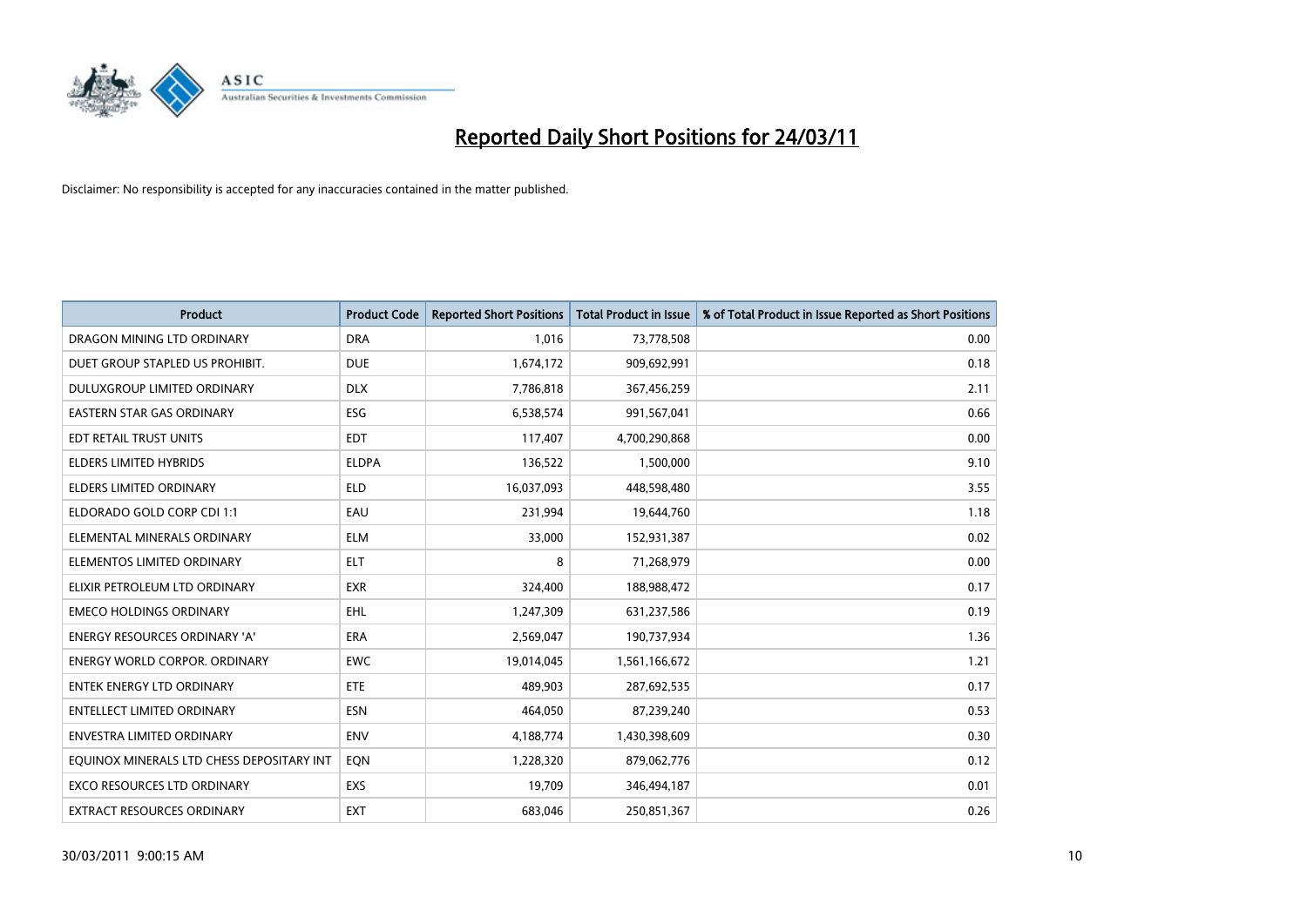

| Product                               | <b>Product Code</b> | <b>Reported Short Positions</b> | <b>Total Product in Issue</b> | % of Total Product in Issue Reported as Short Positions |
|---------------------------------------|---------------------|---------------------------------|-------------------------------|---------------------------------------------------------|
| FAIRFAX MEDIA LTD ORDINARY            | <b>FXJ</b>          | 347,090,465                     | 2,351,955,725                 | 14.75                                                   |
| FANTASTIC HOLDINGS ORDINARY           | <b>FAN</b>          | 765                             | 102,739,538                   | 0.00                                                    |
| FERRAUS LIMITED ORDINARY              | <b>FRS</b>          | 319,280                         | 208,700,890                   | 0.15                                                    |
| FISHER & PAYKEL APP. ORDINARY         | <b>FPA</b>          | 18,298                          | 724,235,162                   | 0.00                                                    |
| FISHER & PAYKEL H. ORDINARY           | <b>FPH</b>          | 2,703,383                       | 520,409,135                   | 0.52                                                    |
| FKP PROPERTY GROUP STAPLED SECURITIES | <b>FKP</b>          | 21,544,303                      | 1,174,033,185                 | 1.84                                                    |
| FLEETWOOD CORP ORDINARY               | <b>FWD</b>          | 167,694                         | 57,554,260                    | 0.29                                                    |
| FLETCHER BUILDING ORDINARY            | <b>FBU</b>          | 8,586,347                       | 611,250,393                   | 1.39                                                    |
| FLEXIGROUP LIMITED ORDINARY           | <b>FXL</b>          | 74,804                          | 275,472,492                   | 0.03                                                    |
| <b>FLIGHT CENTRE ORDINARY</b>         | <b>FLT</b>          | 2,959,519                       | 99,925,547                    | 2.96                                                    |
| FLINDERS MINES LTD ORDINARY           | <b>FMS</b>          | 21,767,119                      | 1,820,384,571                 | 1.19                                                    |
| FOCUS MINERALS LTD ORDINARY           | <b>FML</b>          | 3,882,484                       | 2,881,543,210                 | 0.13                                                    |
| <b>FORGE GROUP LIMITED ORDINARY</b>   | FGE                 | 20,100                          | 82,924,014                    | 0.02                                                    |
| FORTE ENERGY NL ORDINARY              | <b>FTE</b>          | 2,658,986                       | 669,756,735                   | 0.40                                                    |
| FORTESCUE METALS GRP ORDINARY         | <b>FMG</b>          | 11,289,284                      | 3,112,917,409                 | 0.35                                                    |
| <b>FOSTER'S GROUP ORDINARY</b>        | <b>FGL</b>          | 6,877,411                       | 1,935,386,127                 | 0.34                                                    |
| FTD CORPORATION ORDINARY              | <b>FTD</b>          | 8,088                           | 33,474,593                    | 0.02                                                    |
| <b>FUNTASTIC LIMITED ORDINARY</b>     | <b>FUN</b>          | 322,528                         | 340,997,682                   | 0.09                                                    |
| <b>G.U.D. HOLDINGS ORDINARY</b>       | GUD                 | 392,971                         | 69,089,611                    | 0.56                                                    |
| <b>G8 EDUCATION LIMITED ORDINARY</b>  | <b>GEM</b>          | 1,738,384                       | 186,154,537                   | 0.93                                                    |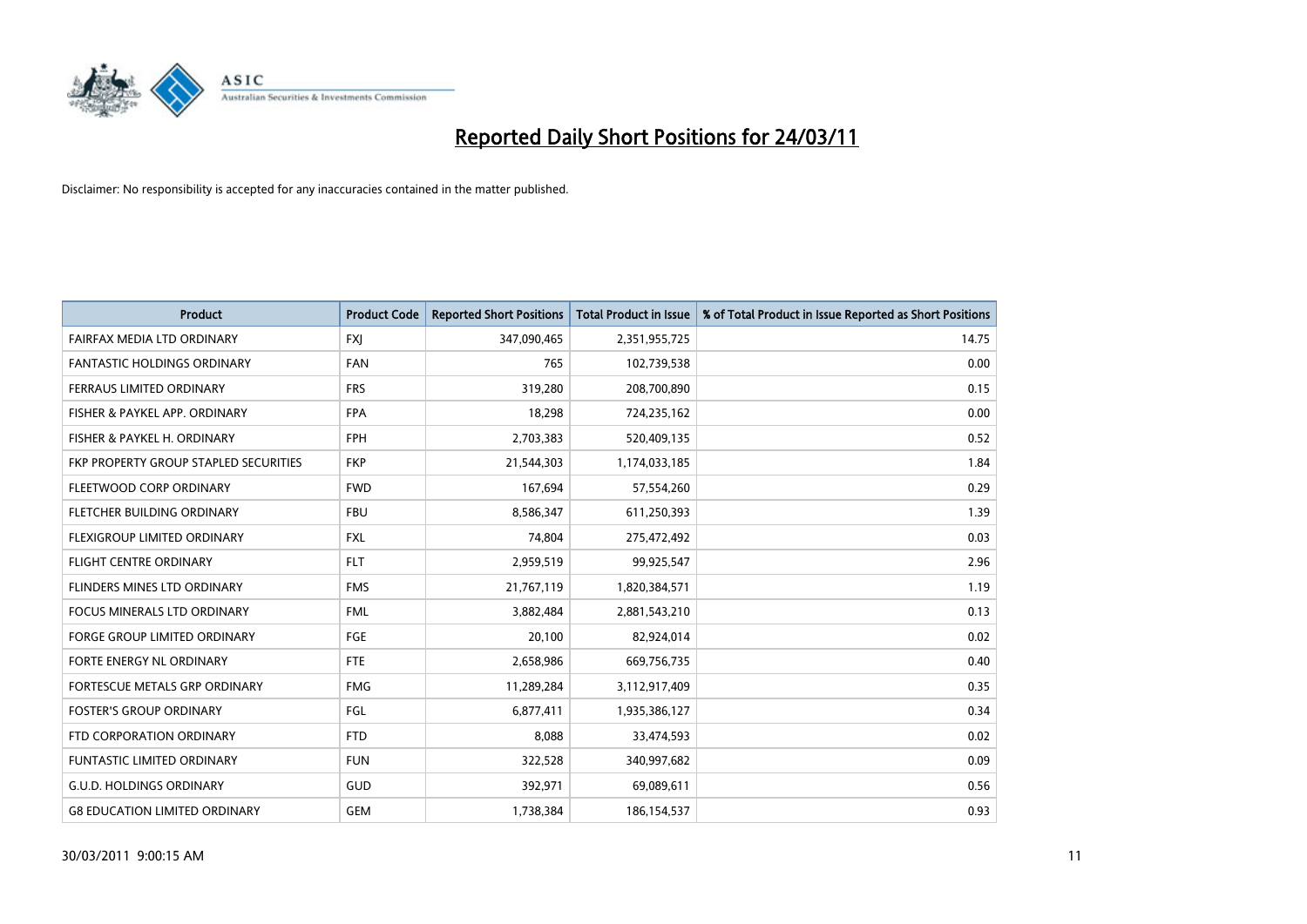

| <b>Product</b>                                   | <b>Product Code</b> | <b>Reported Short Positions</b> | <b>Total Product in Issue</b> | % of Total Product in Issue Reported as Short Positions |
|--------------------------------------------------|---------------------|---------------------------------|-------------------------------|---------------------------------------------------------|
| <b>GALAXY RESOURCES ORDINARY</b>                 | GXY                 | 764,522                         | 214,236,091                   | 0.36                                                    |
| <b>GEODYNAMICS LIMITED ORDINARY</b>              | GDY                 | 222,314                         | 335,700,525                   | 0.07                                                    |
| <b>GINDALBIE METALS LTD ORDINARY</b>             | <b>GBG</b>          | 36,809,122                      | 935,215,590                   | 3.92                                                    |
| <b>GIRALIA RESOURCES NL ORDINARY</b>             | GIR                 | 56,318                          | 183,085,170                   | 0.03                                                    |
| <b>GLOBAL MINING ORDINARY</b>                    | <b>GMI</b>          | 8,951                           | 191,820,968                   | 0.00                                                    |
| <b>GLOUCESTER COAL ORDINARY</b>                  | <b>GCL</b>          | 335,750                         | 140,447,062                   | 0.24                                                    |
| <b>GME RESOURCES LTD ORDINARY</b>                | <b>GME</b>          | 800                             | 302,352,750                   | 0.00                                                    |
| <b>GOLDEN WEST RESOURCE ORDINARY</b>             | <b>GWR</b>          | 1,651                           | 192,082,567                   | 0.00                                                    |
| GOODMAN FIELDER. ORDINARY                        | GFF                 | 36,325,722                      | 1,380,386,438                 | 2.64                                                    |
| <b>GOODMAN GROUP STAPLED US PROHIBIT.</b>        | <b>GMG</b>          | 15,894,595                      | 6,893,222,796                 | 0.23                                                    |
| <b>GPT GROUP STAPLED SEC.</b>                    | <b>GPT</b>          | 12,704,078                      | 1,855,529,431                 | 0.69                                                    |
| <b>GRAINCORP LIMITED A CLASS ORDINARY</b>        | <b>GNC</b>          | 855,934                         | 198,318,900                   | 0.42                                                    |
| <b>GRANGE RESOURCES. ORDINARY</b>                | GRR                 | 1,492,128                       | 1,152,846,724                 | 0.13                                                    |
| <b>GREENCAP LIMITED ORDINARY</b>                 | GCG                 |                                 | 262,515,385                   | 0.00                                                    |
| GREENLAND MIN EN LTD ORDINARY                    | GGG                 | 1,768,355                       | 317,557,865                   | 0.54                                                    |
| <b>GRYPHON MINERALS LTD ORDINARY</b>             | GRY                 | 967,033                         | 299,572,058                   | 0.32                                                    |
| <b>GUINNESS PEAT GROUP. CHESS DEPOSITARY INT</b> | <b>GPG</b>          | 44,254                          | 300,204,991                   | 0.01                                                    |
| <b>GUIARAT NRE COAL LTD ORDINARY</b>             | <b>GNM</b>          | 2,645,482                       | 990,952,858                   | 0.26                                                    |
| <b>GUNNS LIMITED ORDINARY</b>                    | <b>GNS</b>          | 43,526,011                      | 848,401,559                   | 5.11                                                    |
| <b>GWA GROUP LTD ORDINARY</b>                    | <b>GWA</b>          | 5,728,641                       | 301,525,014                   | 1.91                                                    |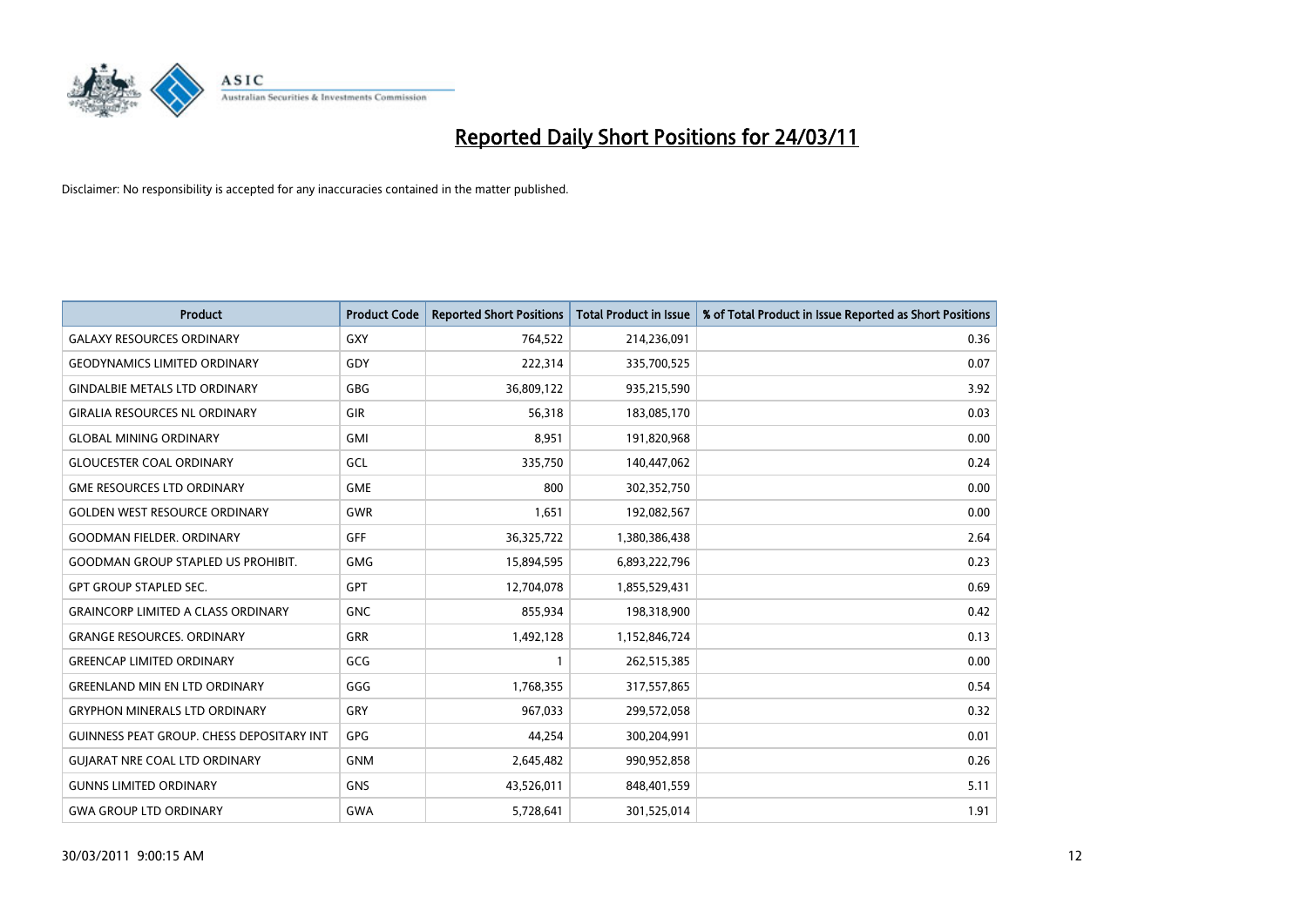

| Product                               | <b>Product Code</b> | <b>Reported Short Positions</b> | <b>Total Product in Issue</b> | % of Total Product in Issue Reported as Short Positions |
|---------------------------------------|---------------------|---------------------------------|-------------------------------|---------------------------------------------------------|
| <b>HARVEY NORMAN ORDINARY</b>         | <b>HVN</b>          | 48,454,791                      | 1,062,316,784                 | 4.58                                                    |
| HASTIE GROUP LIMITED ORDINARY         | <b>HST</b>          | 2,549,553                       | 239,781,419                   | 1.06                                                    |
| HASTINGS DIVERSIFIED STAPLED SECURITY | <b>HDF</b>          | 807,501                         | 529,187,294                   | 0.16                                                    |
| HEARTWARE INT INC CDI 35:1            | <b>HIN</b>          | 272,008                         | 48,598,550                    | 0.56                                                    |
| <b>HENDERSON GROUP CDI 1:1</b>        | <b>HGG</b>          | 5,710,412                       | 556,400,565                   | 1.04                                                    |
| HFA HOLDINGS LIMITED ORDINARY         | <b>HFA</b>          | 492,501                         | 117,332,831                   | 0.41                                                    |
| <b>HIGHLANDS PACIFIC ORDINARY</b>     | <b>HIG</b>          | 2,561,792                       | 686,082,148                   | 0.38                                                    |
| HILLCREST LITIGAT, ORDINARY           | <b>HLS</b>          | 1,600,000                       | 87,078,557                    | 1.84                                                    |
| HILLGROVE RES LTD ORDINARY            | <b>HGO</b>          | 217,720                         | 793,698,575                   | 0.02                                                    |
| HILLS HOLDINGS LTD ORDINARY           | <b>HIL</b>          | 2,100,413                       | 248,676,841                   | 0.84                                                    |
| HORIZON OIL LIMITED ORDINARY          | <b>HZN</b>          | 2,378,373                       | 1,130,311,515                 | 0.21                                                    |
| HUNNU COAL LIMITED ORDINARY           | <b>HUN</b>          | 4,813                           | 212,565,002                   | 0.00                                                    |
| <b>ICON ENERGY LIMITED ORDINARY</b>   | <b>ICN</b>          | 67,000                          | 469,301,394                   | 0.01                                                    |
| <b>IINET LIMITED ORDINARY</b>         | <b>IIN</b>          | 1,249,664                       | 152,160,119                   | 0.82                                                    |
| <b>ILUKA RESOURCES ORDINARY</b>       | ILU                 | 6,022,252                       | 418,700,517                   | 1.41                                                    |
| <b>IMDEX LIMITED ORDINARY</b>         | <b>IMD</b>          | 335,584                         | 197,942,297                   | 0.17                                                    |
| IMF (AUSTRALIA) LTD ORDINARY          | <b>IMF</b>          | 334,395                         | 122,725,375                   | 0.27                                                    |
| IMX RESOURCES LTD ORDINARY            | <b>IXR</b>          | 20,024                          | 262,612,803                   | 0.01                                                    |
| <b>INCITEC PIVOT ORDINARY</b>         | IPL                 | 5,919,986                       | 1,628,730,107                 | 0.35                                                    |
| <b>INDAGO RESOURCES LTD ORDINARY</b>  | <b>IDG</b>          | 8,179                           | 6,938,218                     | 0.12                                                    |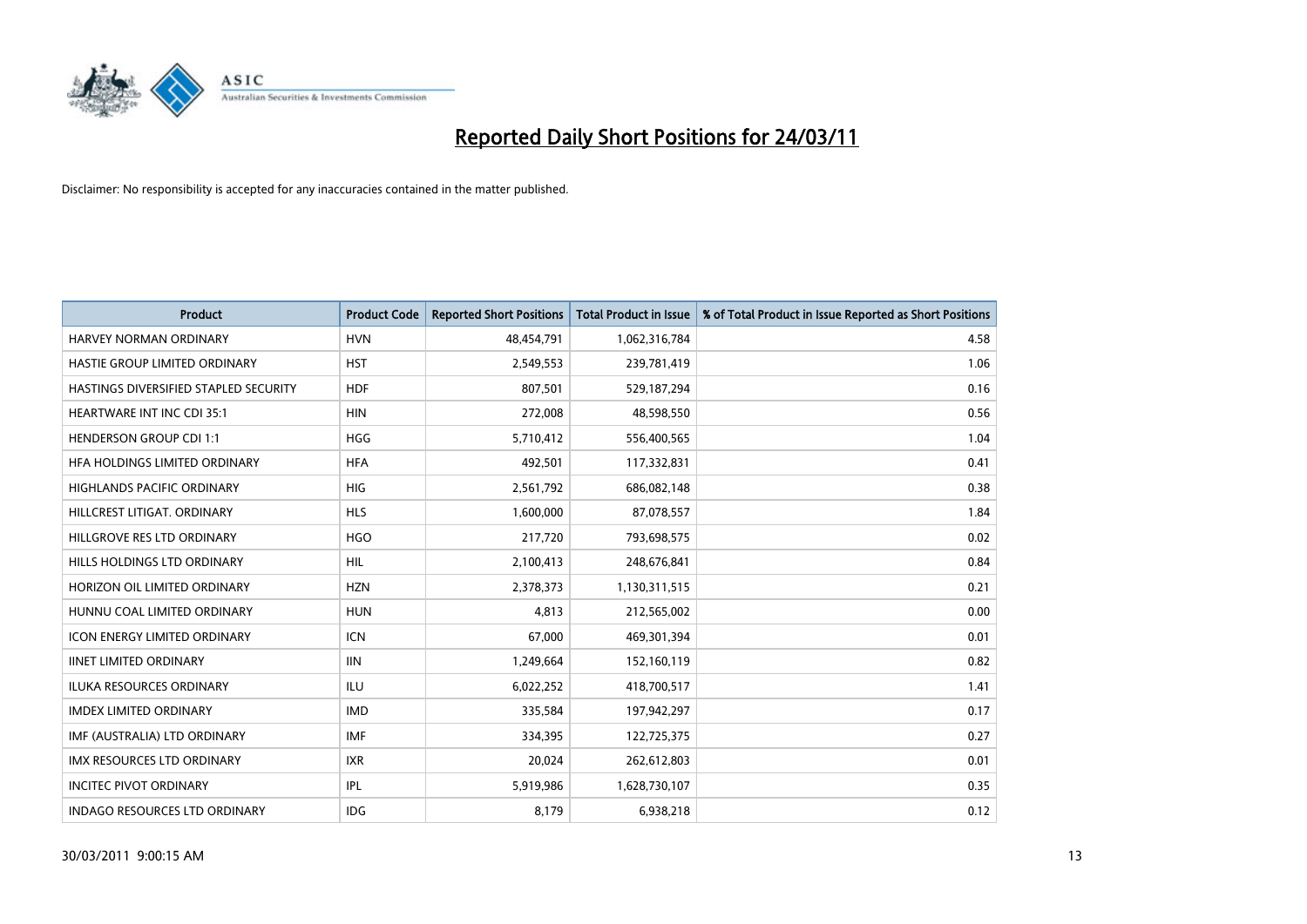

| Product                                   | <b>Product Code</b> | <b>Reported Short Positions</b> | <b>Total Product in Issue</b> | % of Total Product in Issue Reported as Short Positions |
|-------------------------------------------|---------------------|---------------------------------|-------------------------------|---------------------------------------------------------|
| <b>INDEPENDENCE GROUP ORDINARY</b>        | <b>IGO</b>          | 3,533,166                       | 138,777,305                   | 2.55                                                    |
| INDO MINES LIMITED ORDINARY               | <b>IDO</b>          | 55,040                          | 211,100,795                   | 0.03                                                    |
| INDOPHIL RESOURCES ORDINARY               | <b>IRN</b>          | 545,395                         | 471,445,763                   | 0.12                                                    |
| <b>INDUSTREA LIMITED ORDINARY</b>         | IDL                 | 1,664,889                       | 363,878,295                   | 0.46                                                    |
| <b>INFIGEN ENERGY STAPLED SECURITIES</b>  | <b>IFN</b>          | 8,872,892                       | 762,265,972                   | 1.15                                                    |
| ING INDUSTRIAL FUND UNITS                 | <b>IIF</b>          | 13,393,542                      | 2,592,249,647                 | 0.52                                                    |
| ING OFFICE FUND STAPLED SECURITIES        | <b>IOF</b>          | 11,021,568                      | 2,729,071,212                 | 0.39                                                    |
| ING RE COM GROUP STAPLED SECURITIES       | ILF.                | 9,075                           | 441,029,194                   | 0.00                                                    |
| <b>INSURANCE AUSTRALIA ORDINARY</b>       | IAG                 | 8,527,336                       | 2,079,034,021                 | 0.38                                                    |
| INTEGRA MINING LTD. ORDINARY              | <b>IGR</b>          | 5,381,845                       | 841,525,727                   | 0.64                                                    |
| <b>INTREPID MINES ORDINARY</b>            | <b>IAU</b>          | 2,861,736                       | 520,326,752                   | 0.55                                                    |
| <b>INVOCARE LIMITED ORDINARY</b>          | <b>IVC</b>          | 1,073,921                       | 102,421,288                   | 1.05                                                    |
| ION LIMITED ORDINARY                      | <b>ION</b>          | 164,453                         | 256,365,105                   | 0.06                                                    |
| <b>IOOF HOLDINGS LTD ORDINARY</b>         | IFL.                | 1,055,673                       | 229,794,395                   | 0.45                                                    |
| <b>IRESS MARKET TECH. ORDINARY</b>        | <b>IRE</b>          | 2,465,636                       | 126,018,142                   | 1.95                                                    |
| <b>IRON ORE HOLDINGS ORDINARY</b>         | <b>IOH</b>          | 155,326                         | 137,906,604                   | 0.11                                                    |
| ISHARES GLB CONSSTA CDI 1:1               | X                   | 3,524                           | 4,750,000                     | 0.07                                                    |
| ISHARES GLOBAL 100 CDI 1:1                | <b>IOO</b>          | 522                             | 10,600,000                    | 0.00                                                    |
| ISHARES MSCI AUS 200 ISHARES MSCI AUS 200 | IOZ                 | 12,393                          | 1,950,000                     | 0.64                                                    |
| ISHARES MSCI JAPAN CDI 1:1                | IJP                 | 596,371                         | 822,000,000                   | 0.07                                                    |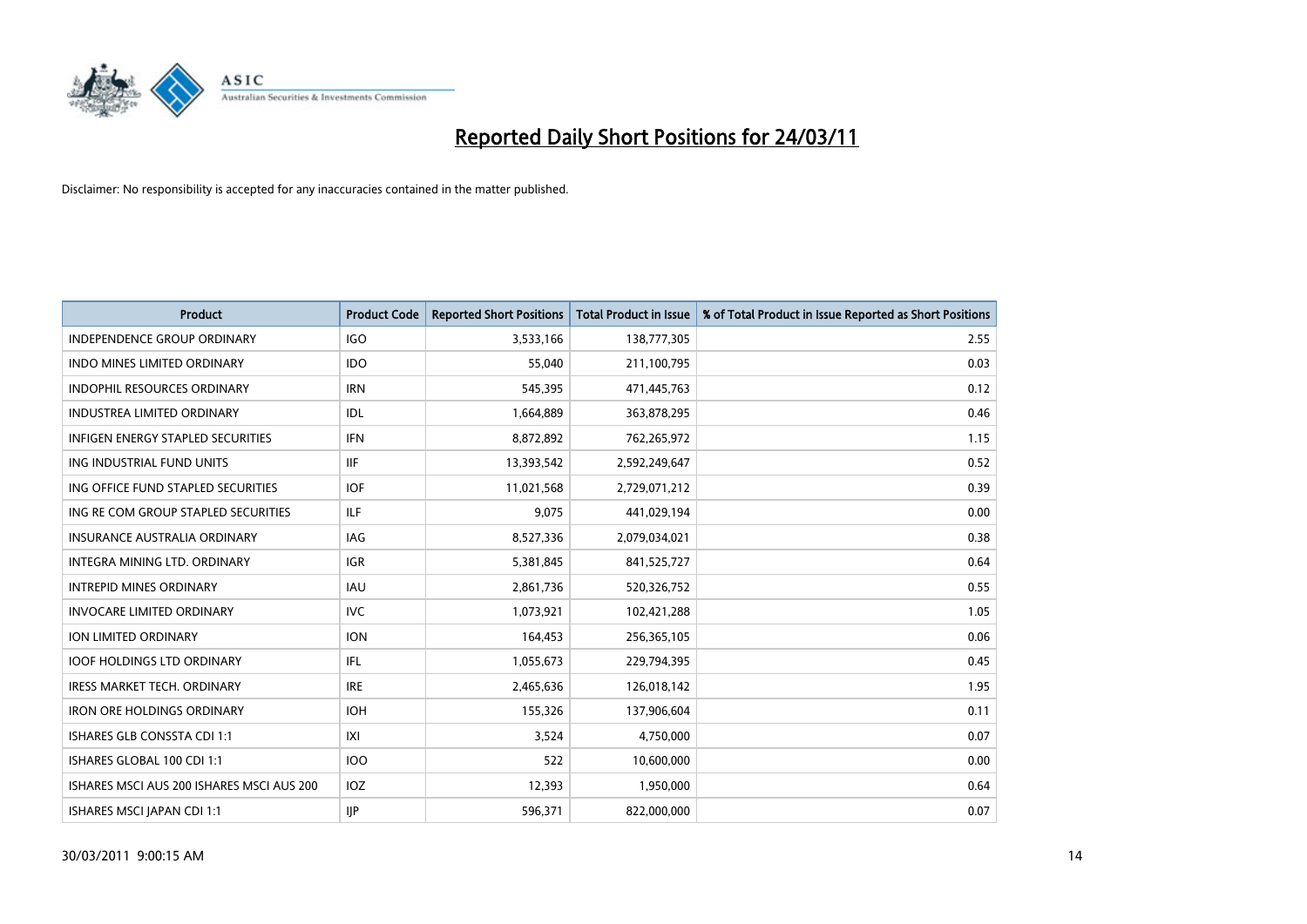

| <b>Product</b>                                  | <b>Product Code</b> | <b>Reported Short Positions</b> | Total Product in Issue | % of Total Product in Issue Reported as Short Positions |
|-------------------------------------------------|---------------------|---------------------------------|------------------------|---------------------------------------------------------|
| ISHARES S&P 500 CDI 1:1                         | <b>IVV</b>          | 21,065                          | 116,350,000            | 0.02                                                    |
| ISHARES SMALL ORDS ISHARES SMALL ORDS           | <b>ISO</b>          | 47,401                          | 5,400,000              | 0.88                                                    |
| <b>ISOFT GROUP LIMITED ORDINARY</b>             | <b>ISF</b>          | 2,435,959                       | 1,070,595,874          | 0.23                                                    |
| IVANHOE AUSTRALIA ORDINARY                      | <b>IVA</b>          | 740,740                         | 418,467,053            | 0.16                                                    |
| <b>JABIRU METALS LTD ORDINARY</b>               | <b>JML</b>          | 70,868                          | 553,304,180            | 0.01                                                    |
| <b>IAMES HARDIE INDUST CHESS DEPOSITARY INT</b> | <b>IHX</b>          | 16,496,778                      | 436,386,587            | 3.75                                                    |
| <b>JAMESON RESOURCES ORDINARY</b>               | JAL                 | 1,600,000                       | 95,828,865             | 1.67                                                    |
| <b>IB HI-FI LIMITED ORDINARY</b>                | <b>IBH</b>          | 10,110,168                      | 109,340,772            | 9.23                                                    |
| <b>JUPITER ENERGY ORDINARY</b>                  | <b>JPR</b>          | 341,971                         | 1,511,434,681          | 0.02                                                    |
| <b>KAGARA LTD ORDINARY</b>                      | KZL                 | 5,954,008                       | 708,583,835            | 0.83                                                    |
| KANGAROO RES LTD ORDINARY                       | <b>KRL</b>          | 600,000                         | 1,119,430,012          | 0.05                                                    |
| KAROON GAS AUSTRALIA ORDINARY                   | <b>KAR</b>          | 1,178,759                       | 220,780,769            | 0.52                                                    |
| KATHMANDU HOLD LTD ORDINARY                     | <b>KMD</b>          | 773,207                         | 200,000,000            | 0.38                                                    |
| <b>KENTOR GOLD LIMITED ORDINARY</b>             | KGL                 | 99.097                          | 1,061,592,950          | 0.01                                                    |
| <b>KEYBRIDGE CAPITAL ORDINARY</b>               | <b>KBC</b>          | 5,999                           | 172,070,564            | 0.00                                                    |
| KIMBERLEY METALS LTD ORDINARY                   | <b>KBL</b>          | 1,821                           | 161,976,319            | 0.00                                                    |
| KINGSGATE CONSOLID, ORDINARY                    | <b>KCN</b>          | 1,546,151                       | 135,221,250            | 1.13                                                    |
| KINGSROSE MINING LTD ORDINARY                   | <b>KRM</b>          | 258,233                         | 255,538,366            | 0.09                                                    |
| <b>LAKES OIL NL ORDINARY</b>                    | LKO                 | 46,967                          | 5,709,901,461          | 0.00                                                    |
| LEIGHTON HOLDINGS ORDINARY                      | LEI                 | 6,598,443                       | 302,579,299            | 2.17                                                    |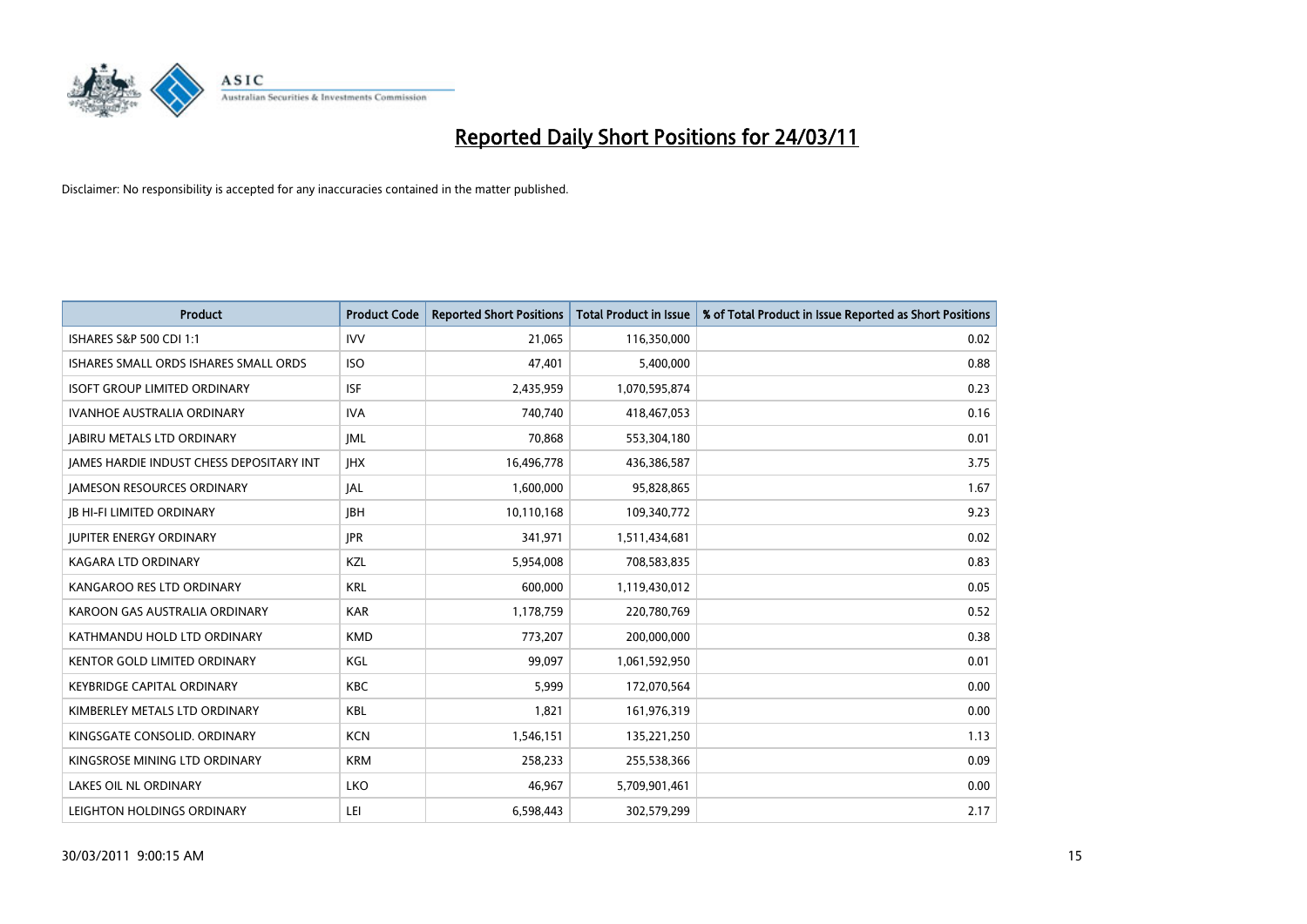

| <b>Product</b>                        | <b>Product Code</b> | <b>Reported Short Positions</b> | <b>Total Product in Issue</b> | % of Total Product in Issue Reported as Short Positions |
|---------------------------------------|---------------------|---------------------------------|-------------------------------|---------------------------------------------------------|
| LEND LEASE GROUP UNIT/ORD STAPLED     | <b>LLC</b>          | 2,136,974                       | 565,558,754                   | 0.35                                                    |
| LINC ENERGY LTD ORDINARY              | <b>LNC</b>          | 6,336,531                       | 503,418,900                   | 1.25                                                    |
| LIQUEFIED NATURAL ORDINARY            | <b>LNG</b>          | 331,374                         | 214,099,015                   | 0.15                                                    |
| <b>LYNAS CORPORATION ORDINARY</b>     | <b>LYC</b>          | 50,236,915                      | 1,663,749,093                 | 2.99                                                    |
| M2 TELECOMMUNICATION ORDINARY         | <b>MTU</b>          | 6,312                           | 123,090,336                   | 0.01                                                    |
| MACARTHUR COAL ORDINARY               | <b>MCC</b>          | 3,640,715                       | 299,476,903                   | 1.21                                                    |
| <b>MACMAHON HOLDINGS ORDINARY</b>     | <b>MAH</b>          | 8,825,189                       | 733,711,705                   | 1.18                                                    |
| MACO ATLAS ROADS GRP ORDINARY STAPLED | <b>MQA</b>          | 4,695,483                       | 452,345,907                   | 1.05                                                    |
| MACQUARIE GROUP LTD ORDINARY          | <b>MOG</b>          | 3,339,679                       | 346,814,961                   | 0.95                                                    |
| MAGMA METALS LTD. ORDINARY            | <b>MMW</b>          | 533,500                         | 195,610,923                   | 0.28                                                    |
| MANTRA RESOURCES ORDINARY             | <b>MRU</b>          | 29,055                          | 134,465,075                   | 0.02                                                    |
| MAP GROUP STAPLED US PROHIBIT.        | <b>MAP</b>          | 3,025,977                       | 1,861,210,782                 | 0.18                                                    |
| MARYBOROUGH SUGAR ORDINARY            | <b>MSF</b>          | 36,065                          | 69,029,013                    | 0.05                                                    |
| <b>MATRIX C &amp; E LTD ORDINARY</b>  | <b>MCE</b>          | 439,233                         | 72,964,098                    | 0.60                                                    |
| MAVERICK DRILLING ORDINARY            | <b>MAD</b>          | 479,500                         | 231,730,430                   | 0.21                                                    |
| MCMILLAN SHAKESPEARE ORDINARY         | <b>MMS</b>          | 65,907                          | 68,067,560                    | 0.09                                                    |
| <b>MCPHERSON'S LTD ORDINARY</b>       | <b>MCP</b>          | 214,194                         | 72,401,758                    | 0.30                                                    |
| MEDUSA MINING LTD ORDINARY            | <b>MML</b>          | 1,257,904                       | 188,233,911                   | 0.68                                                    |
| MELBOURNE IT LIMITED ORDINARY         | <b>MLB</b>          | 149,923                         | 80,043,955                    | 0.19                                                    |
| MEO AUSTRALIA LTD ORDINARY            | <b>MEO</b>          | 4,976,835                       | 539,913,260                   | 0.92                                                    |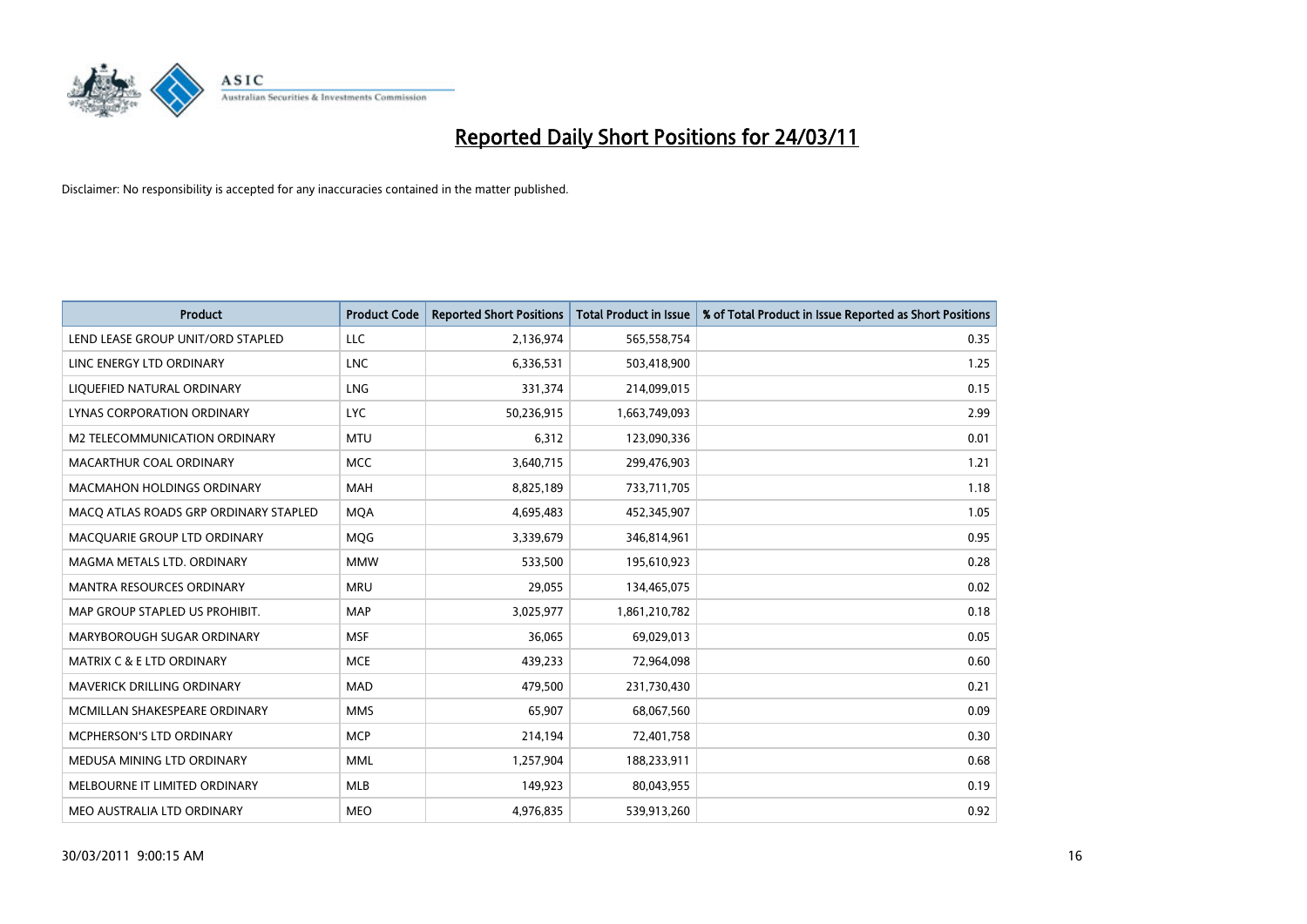

| <b>Product</b>                     | <b>Product Code</b> | <b>Reported Short Positions</b> | <b>Total Product in Issue</b> | % of Total Product in Issue Reported as Short Positions |
|------------------------------------|---------------------|---------------------------------|-------------------------------|---------------------------------------------------------|
| <b>MERMAID MARINE ORDINARY</b>     | <b>MRM</b>          | 1,162,710                       | 213,763,662                   | 0.52                                                    |
| MESOBLAST LIMITED ORDINARY         | <b>MSB</b>          | 1,610,924                       | 279,068,562                   | 0.58                                                    |
| METALS X LIMITED ORDINARY          | <b>MLX</b>          | 4,047,901                       | 1,365,661,782                 | 0.30                                                    |
| METCASH LIMITED ORDINARY           | <b>MTS</b>          | 19,939,621                      | 768,814,015                   | 2.58                                                    |
| METGASCO LIMITED ORDINARY          | <b>MEL</b>          | 282,914                         | 252,460,972                   | 0.11                                                    |
| METMINCO LIMITED ORDINARY          | <b>MNC</b>          | 10,718                          | 1,231,107,839                 | 0.00                                                    |
| MICLYN EXP OFFSHR ORDINARY         | <b>MIO</b>          | 200,860                         | 274,618,684                   | 0.08                                                    |
| MINARA RESOURCES ORDINARY          | <b>MRE</b>          | 8,306,876                       | 1,169,424,487                 | 0.70                                                    |
| MINCOR RESOURCES NL ORDINARY       | <b>MCR</b>          | 912,503                         | 200,608,804                   | 0.44                                                    |
| MINEMAKERS LIMITED ORDINARY        | <b>MAK</b>          | 71,627                          | 227,003,950                   | 0.03                                                    |
| MINERAL DEPOSITS ORDINARY          | <b>MDL</b>          | 220,755                         | 60,768,582                    | 0.36                                                    |
| MINERAL RESOURCES, ORDINARY        | <b>MIN</b>          | 475,228                         | 168,990,735                   | 0.29                                                    |
| MIRABELA NICKEL LTD ORDINARY       | <b>MBN</b>          | 10,783,315                      | 491,561,237                   | 2.18                                                    |
| MIRVAC GROUP STAPLED SECURITIES    | <b>MGR</b>          | 8,738,400                       | 3,415,819,357                 | 0.25                                                    |
| MOLOPO ENERGY LTD ORDINARY         | <b>MPO</b>          | 1,151,177                       | 250,972,584                   | 0.46                                                    |
| MOLY MINES LIMITED ORDINARY        | <b>MOL</b>          | 15,287                          | 365,893,989                   | 0.00                                                    |
| <b>MONADELPHOUS GROUP ORDINARY</b> | <b>MND</b>          | 965,438                         | 87,576,827                    | 1.10                                                    |
| MOUNT GIBSON IRON ORDINARY         | <b>MGX</b>          | 7,714,615                       | 1,082,570,693                 | 0.73                                                    |
| MULTIPLEX SITES SITES              | <b>MXUPA</b>        | 36                              | 4,500,000                     | 0.00                                                    |
| MURCHISON METALS LTD ORDINARY      | <b>MMX</b>          | 10,991,115                      | 435,884,268                   | 2.52                                                    |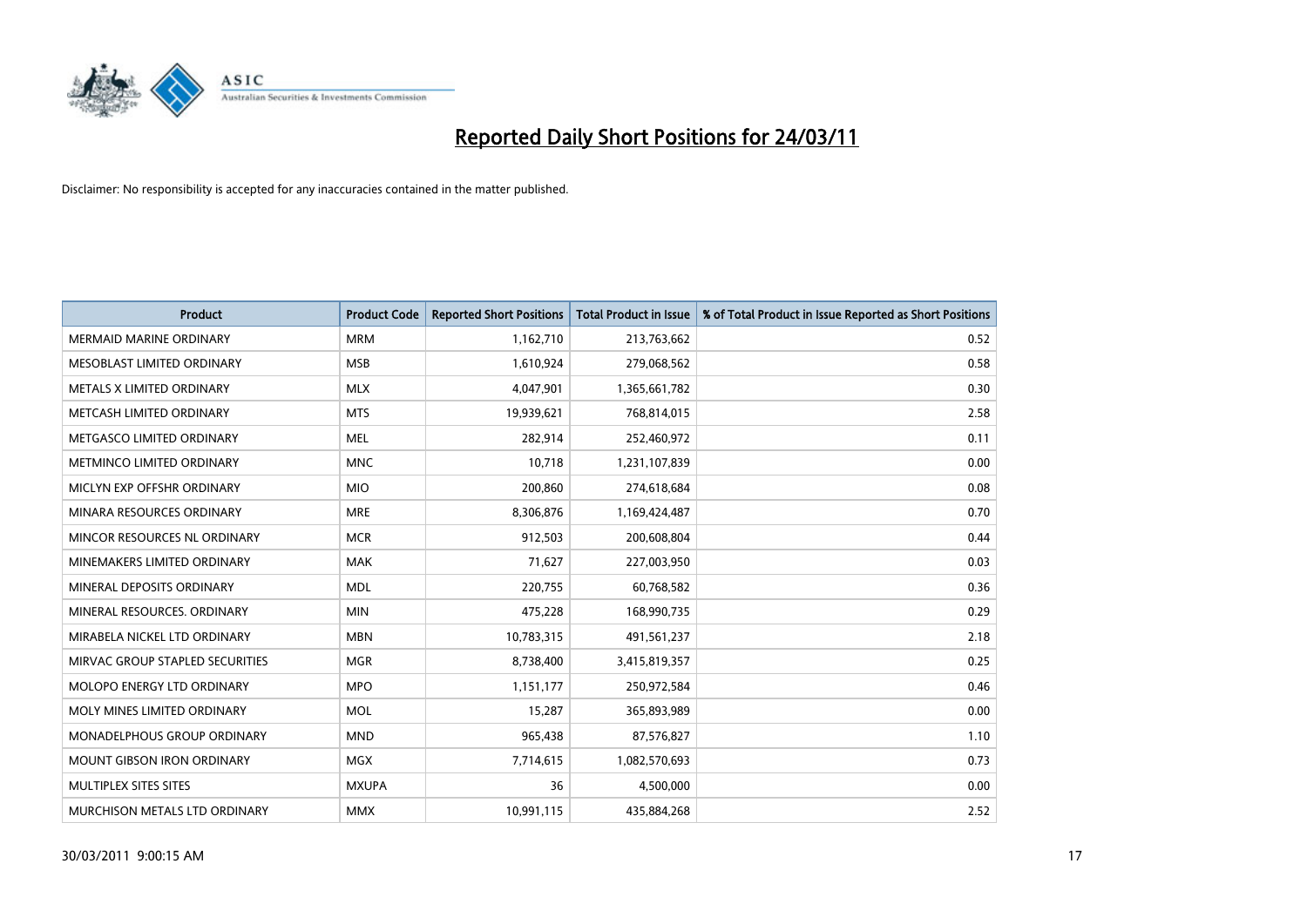

| <b>Product</b>                          | <b>Product Code</b> | <b>Reported Short Positions</b> | Total Product in Issue | % of Total Product in Issue Reported as Short Positions |
|-----------------------------------------|---------------------|---------------------------------|------------------------|---------------------------------------------------------|
| MYER HOLDINGS LTD ORDINARY              | <b>MYR</b>          | 14,221,140                      | 582,297,884            | 2.44                                                    |
| MYSTATE LIMITED ORDINARY                | <b>MYS</b>          | 1,400                           | 67,439,158             | 0.00                                                    |
| NAMOI COTTON CO-OP CO-OPERATIVE CAP.UNT | <b>NAM</b>          | 205,227                         | 96,978,836             | 0.21                                                    |
| NANOSONICS LIMITED ORDINARY             | <b>NAN</b>          | 17,787                          | 227,071,282            | 0.01                                                    |
| NATIONAL AUST, BANK ORDINARY            | <b>NAB</b>          | 10,193,223                      | 2,169,641,214          | 0.46                                                    |
| NATURAL FUEL LIMITED ORDINARY           | <b>NFL</b>          |                                 | 721,912                | 0.00                                                    |
| NAVITAS LIMITED ORDINARY                | <b>NVT</b>          | 2,712,834                       | 369,358,564            | 0.74                                                    |
| NEPTUNE MARINE ORDINARY                 | <b>NMS</b>          | 569,625                         | 1,736,352,381          | 0.03                                                    |
| NEW HOPE CORPORATION ORDINARY           | <b>NHC</b>          | 1,753,571                       | 830,230,549            | 0.21                                                    |
| NEWCREST MINING ORDINARY                | <b>NCM</b>          | 3,108,528                       | 765,000,000            | 0.40                                                    |
| NEWS CORP A NON-VOTING CDI              | <b>NWSLV</b>        | 462,354                         | 1,829,486,236          | 0.02                                                    |
| NEWS CORP B VOTING CDI                  | <b>NWS</b>          | 6,445,166                       | 798,520,953            | 0.80                                                    |
| NEXBIS LIMITED ORDINARY                 | <b>NBS</b>          | 63,733                          | 798,356,704            | 0.01                                                    |
| NEXUS ENERGY LIMITED ORDINARY           | <b>NXS</b>          | 24,560,701                      | 1,020,257,304          | 2.41                                                    |
| NIB HOLDINGS LIMITED ORDINARY           | <b>NHF</b>          | 101,888                         | 466,765,752            | 0.02                                                    |
| NICK SCALI LIMITED ORDINARY             | <b>NCK</b>          | 35,846                          | 81,000,000             | 0.04                                                    |
| NIDO PETROLEUM ORDINARY                 | <b>NDO</b>          | 854,353                         | 1,373,822,119          | 0.06                                                    |
| NOBLE MINERAL RES ORDINARY              | <b>NMG</b>          | 499,915                         | 380,916,899            | 0.13                                                    |
| NORTHERN CREST ORDINARY                 | <b>NOC</b>          | 24,345                          | 116,074,781            | 0.02                                                    |
| NORTHERN IRON LTD ORDINARY              | <b>NFE</b>          | 1,408,783                       | 336,084,863            | 0.40                                                    |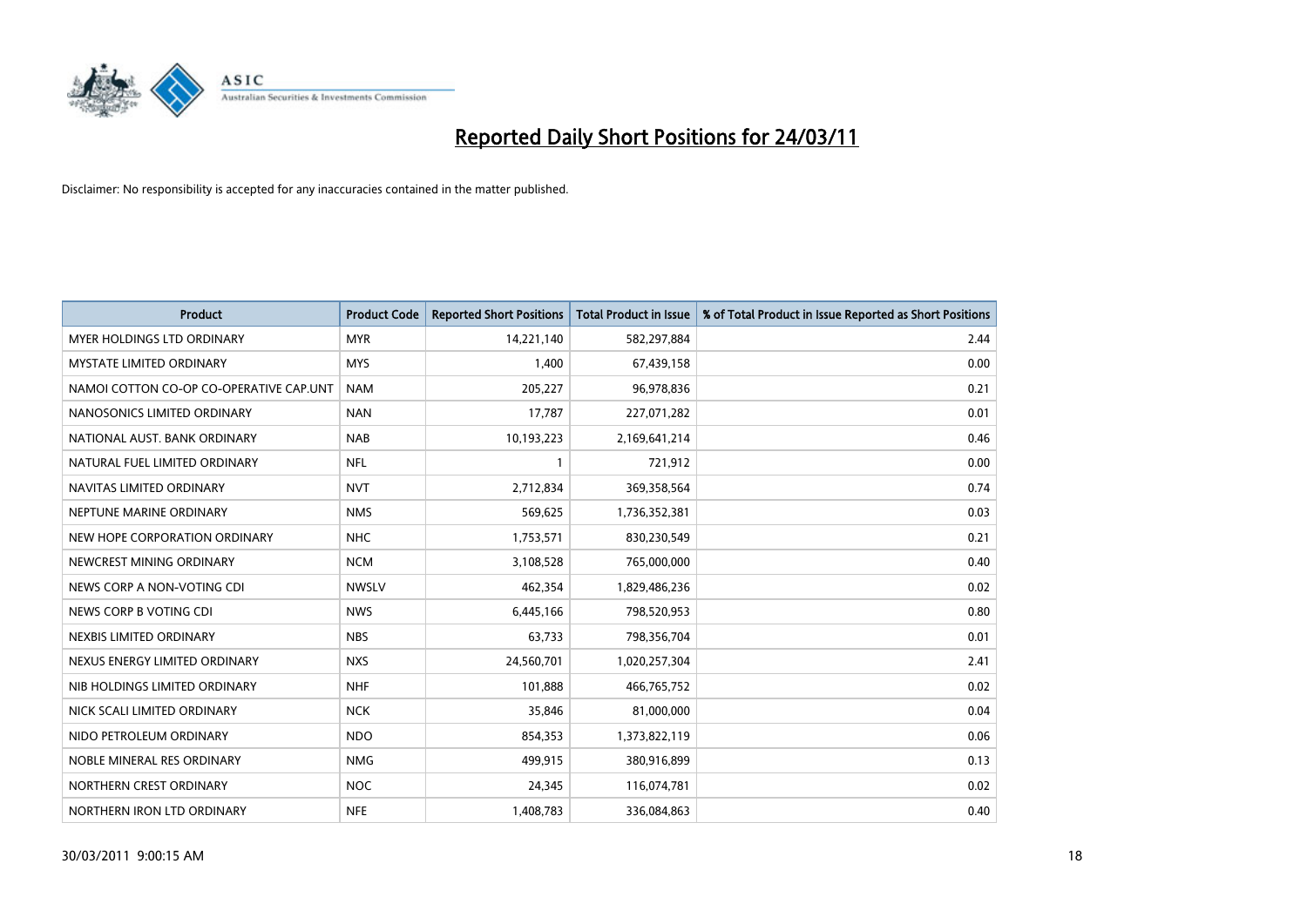

| <b>Product</b>                        | <b>Product Code</b> | <b>Reported Short Positions</b> | <b>Total Product in Issue</b> | % of Total Product in Issue Reported as Short Positions |
|---------------------------------------|---------------------|---------------------------------|-------------------------------|---------------------------------------------------------|
| NORTHERN MIN LTD ORDINARY             | <b>NTU</b>          | 97,075                          | 164,545,022                   | 0.06                                                    |
| NORTON GOLD FIELDS ORDINARY           | <b>NGF</b>          | 3,000                           | 684,830,265                   | 0.00                                                    |
| NOVARISE RENEW RES ORDINARY           | <b>NOE</b>          | 30,000                          | 399,254,908                   | 0.01                                                    |
| NRW HOLDINGS LIMITED ORDINARY         | <b>NWH</b>          | 2,380,433                       | 251,223,000                   | 0.95                                                    |
| NSL CONSOLIDATED LTD ORDINARY         | <b>NSL</b>          | 101,269                         | 270,661,373                   | 0.03                                                    |
| NUCOAL RESOURCES NL ORDINARY          | <b>NCR</b>          | 2,268,279                       | 434,612,580                   | 0.52                                                    |
| NUFARM LIMITED ORDINARY               | <b>NUF</b>          | 6,368,630                       | 261,833,005                   | 2.43                                                    |
| OAKTON LIMITED ORDINARY               | <b>OKN</b>          | 749,000                         | 93,800,235                    | 0.80                                                    |
| OCEANAGOLD CORP. CHESS DEPOSITARY INT | <b>OGC</b>          | 747,074                         | 262,173,722                   | 0.27                                                    |
| OCEANIA CAPITAL LTD ORDINARY          | <b>OCP</b>          | 2,500                           | 91,921,295                    | 0.00                                                    |
| OIL SEARCH LTD ORDINARY               | OSH                 | 8,848,545                       | 1,312,888,303                 | 0.65                                                    |
| <b>OILEX LTD ORDINARY</b>             | <b>OEX</b>          | 19,819                          | 253,274,885                   | 0.01                                                    |
| OM HOLDINGS LIMITED ORDINARY          | OMH                 | 7,073,984                       | 503,085,150                   | 1.40                                                    |
| <b>ONESTEEL LIMITED ORDINARY</b>      | OST                 | 12,402,507                      | 1,334,723,421                 | 0.91                                                    |
| ORICA LIMITED ORDINARY                | ORI                 | 764,817                         | 363,223,767                   | 0.18                                                    |
| ORIGIN ENERGY ORDINARY                | <b>ORG</b>          | 3,728,057                       | 885,309,012                   | 0.42                                                    |
| ORIGIN ENERGY RTS06-APR-11 FORUS      | <b>ORGR</b>         | 69,932                          | 177,039,403                   | 0.03                                                    |
| OROCOBRE LIMITED ORDINARY             | <b>ORE</b>          | 847,825                         | 102,813,894                   | 0.81                                                    |
| OROTONGROUP LIMITED ORDINARY          | <b>ORL</b>          | 10,931                          | 40,880,902                    | 0.03                                                    |
| OTTO ENERGY LIMITED ORDINARY          | <b>OEL</b>          | 117,835                         | 1,134,540,071                 | 0.01                                                    |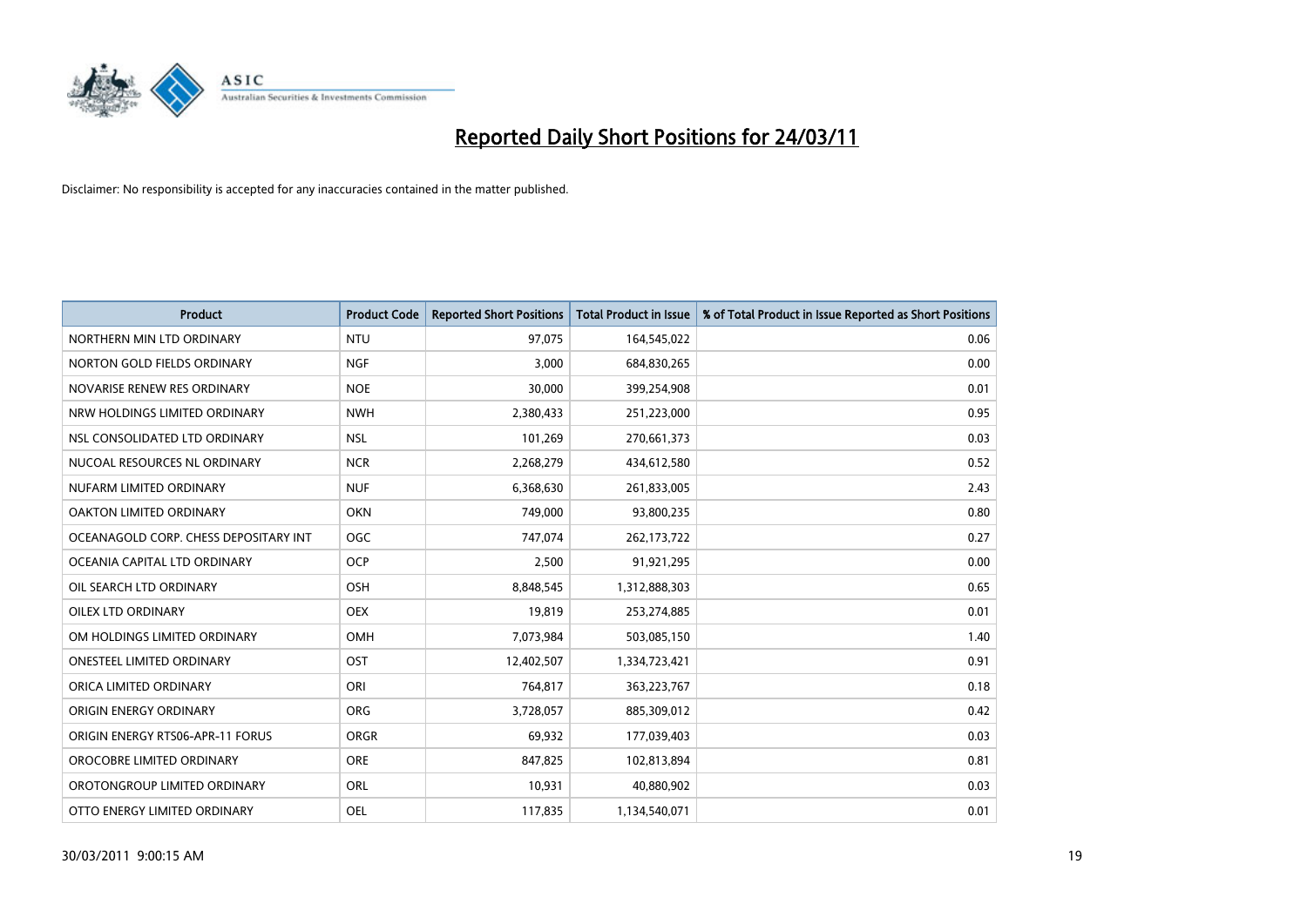

| Product                          | <b>Product Code</b> | <b>Reported Short Positions</b> | <b>Total Product in Issue</b> | % of Total Product in Issue Reported as Short Positions |
|----------------------------------|---------------------|---------------------------------|-------------------------------|---------------------------------------------------------|
| <b>OZ MINERALS ORDINARY</b>      | OZL                 | 25,570,272                      | 3,238,546,504                 | 0.77                                                    |
| PACIFIC BRANDS ORDINARY          | <b>PBG</b>          | 11,821,098                      | 931,386,248                   | 1.27                                                    |
| PALADIN ENERGY LTD ORDINARY      | <b>PDN</b>          | 14,968,197                      | 777,475,983                   | 1.93                                                    |
| PANAUST LIMITED ORDINARY         | <b>PNA</b>          | 18,837,501                      | 2,964,355,326                 | 0.62                                                    |
| PANORAMIC RESOURCES ORDINARY     | PAN                 | 1,444,366                       | 207,050,710                   | 0.68                                                    |
| PAPERLINX LIMITED ORDINARY       | <b>PPX</b>          | 20,446,912                      | 603,580,761                   | 3.37                                                    |
| <b>PAPILLON RES LTD ORDINARY</b> | PIR                 | 100,000                         | 189,254,868                   | 0.05                                                    |
| PATTIES FOODS LTD ORDINARY       | PFL                 |                                 | 138,908,853                   | 0.00                                                    |
| PEET LIMITED ORDINARY            | <b>PPC</b>          | 196,971                         | 302,965,804                   | 0.07                                                    |
| PENINSULA ENERGY LTD ORDINARY    | <b>PEN</b>          | 1,433,518                       | 2,085,852,039                 | 0.07                                                    |
| PERILYA LIMITED ORDINARY         | PEM                 | 365,556                         | 526,075,563                   | 0.07                                                    |
| PERPETUAL LIMITED ORDINARY       | <b>PPT</b>          | 2,646,564                       | 44,435,458                    | 5.93                                                    |
| PERSEUS MINING LTD ORDINARY      | PRU                 | 3,866,911                       | 423,817,088                   | 0.92                                                    |
| PETSEC ENERGY ORDINARY           | <b>PSA</b>          | 223,332                         | 231,283,622                   | 0.10                                                    |
| PHARMAXIS LTD ORDINARY           | <b>PXS</b>          | 1,209,894                       | 228,127,809                   | 0.53                                                    |
| PHOTON GROUP LTD ORDINARY        | PGA                 | 250,510                         | 1,540,543,357                 | 0.02                                                    |
| PLATINUM ASSET ORDINARY          | <b>PTM</b>          | 7,255,131                       | 561,347,878                   | 1.29                                                    |
| PLATINUM AUSTRALIA ORDINARY      | <b>PLA</b>          | 6,092,856                       | 392,430,039                   | 1.56                                                    |
| PLATINUM CAPITAL LTD ORDINARY    | <b>PMC</b>          |                                 | 164,959,410                   | 0.00                                                    |
| PMP LIMITED ORDINARY             | <b>PMP</b>          | 107,808                         | 335,338,483                   | 0.03                                                    |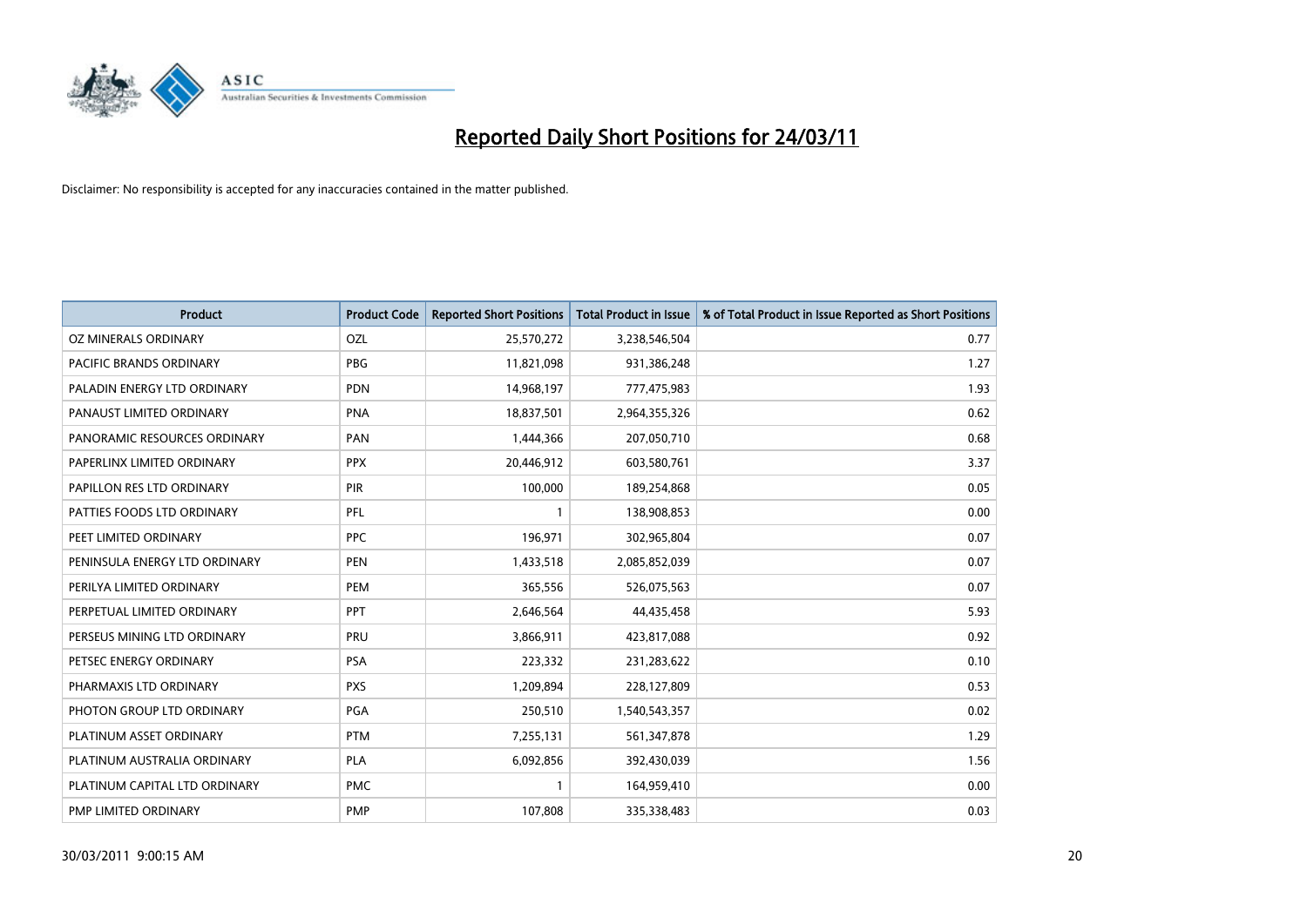

| <b>Product</b>                       | <b>Product Code</b> | <b>Reported Short Positions</b> | <b>Total Product in Issue</b> | % of Total Product in Issue Reported as Short Positions |
|--------------------------------------|---------------------|---------------------------------|-------------------------------|---------------------------------------------------------|
| PORT BOUVARD LIMITED ORDINARY        | PBD                 | 6,754                           | 593,868,295                   | 0.00                                                    |
| PREMIER INVESTMENTS ORDINARY         | <b>PMV</b>          | 380,350                         | 155,030,045                   | 0.24                                                    |
| PRIMARY HEALTH CARE ORDINARY         | <b>PRY</b>          | 8,061,036                       | 496,103,188                   | 1.62                                                    |
| PRIME INFR GROUP. STAPLED SECURITIES | PIH                 | 308,735                         | 351,776,795                   | 0.09                                                    |
| PRIME MEDIA GRP LTD ORDINARY         | PRT                 | 17,125                          | 366,330,303                   | 0.00                                                    |
| PROGEN PHARMACEUTIC ORDINARY         | PGL                 | 151,596                         | 24,709,097                    | 0.61                                                    |
| PROGRAMMED ORDINARY                  | <b>PRG</b>          | 338,070                         | 118,169,908                   | 0.28                                                    |
| <b>PSIVIDA CORP CDI 1:1</b>          | <b>PVA</b>          | 6,878                           | 8,979,205                     | 0.08                                                    |
| <b>QANTAS AIRWAYS ORDINARY</b>       | QAN                 | 31,567,016                      | 2,265,123,620                 | 1.42                                                    |
| OBE INSURANCE GROUP ORDINARY         | <b>OBE</b>          | 32,712,747                      | 1,051,877,166                 | 3.10                                                    |
| OR NATIONAL LIMITED ORDINARY         | <b>ORN</b>          | 24,750,553                      | 2,440,000,000                 | 0.98                                                    |
| RAMELIUS RESOURCES ORDINARY          | <b>RMS</b>          | 195,283                         | 291,208,795                   | 0.06                                                    |
| RAMSAY HEALTH CARE ORDINARY          | <b>RHC</b>          | 1,619,152                       | 202,081,252                   | 0.79                                                    |
| <b>RCR TOMLINSON ORDINARY</b>        | <b>RCR</b>          | 68,067                          | 131,892,672                   | 0.05                                                    |
| <b>REA GROUP ORDINARY</b>            | <b>REA</b>          | 47,753                          | 129,691,280                   | 0.03                                                    |
| RECKON LIMITED ORDINARY              | <b>RKN</b>          | 2                               | 133,384,060                   | 0.00                                                    |
| <b>RED 5 LIMITED ORDINARY</b>        | <b>RED</b>          | 42,788                          | 1,283,597,526                 | 0.00                                                    |
| <b>RED FORK ENERGY ORDINARY</b>      | <b>RFE</b>          | 7,879                           | 139,535,000                   | 0.01                                                    |
| <b>REDFLEX HOLDINGS ORDINARY</b>     | <b>RDF</b>          | 3,269                           | 110,345,599                   | 0.00                                                    |
| <b>REDFLOW LIMITED ORDINARY</b>      | <b>RFX</b>          | 124,653                         | 45,455,737                    | 0.27                                                    |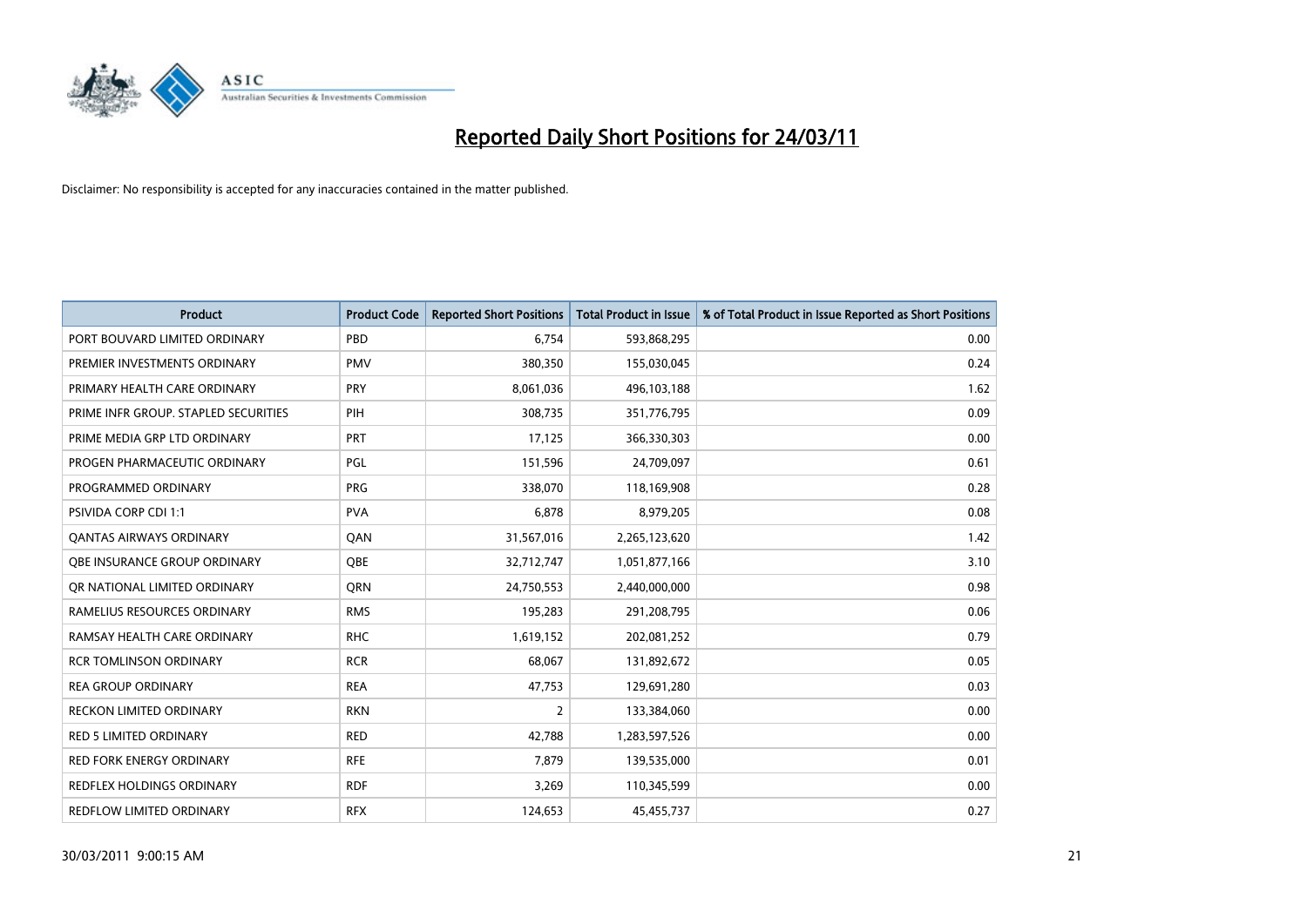

| Product                             | <b>Product Code</b> | <b>Reported Short Positions</b> | <b>Total Product in Issue</b> | % of Total Product in Issue Reported as Short Positions |
|-------------------------------------|---------------------|---------------------------------|-------------------------------|---------------------------------------------------------|
| <b>REED RESOURCES LTD ORDINARY</b>  | <b>RDR</b>          | 397,582                         | 220,771,768                   | 0.18                                                    |
| <b>REGIS RESOURCES ORDINARY</b>     | <b>RRL</b>          | 3,489,110                       | 430,750,415                   | 0.79                                                    |
| RESMED INC CDI 10:1                 | <b>RMD</b>          | 9,405,037                       | 1,534,676,730                 | 0.61                                                    |
| RESOLUTE MINING ORDINARY            | <b>RSG</b>          | 5,947,560                       | 467, 211, 233                 | 1.27                                                    |
| <b>RESOURCE GENERATION ORDINARY</b> | <b>RES</b>          | 293,287                         | 244,400,530                   | 0.11                                                    |
| <b>RETAIL FOOD GROUP ORDINARY</b>   | <b>RFG</b>          | 312                             | 107,301,926                   | 0.00                                                    |
| REVERSE CORP LIMITED ORDINARY       | <b>REF</b>          | 25,141                          | 92,382,175                    | 0.03                                                    |
| REX MINERALS LIMITED ORDINARY       | <b>RXM</b>          | 224,437                         | 150,317,460                   | 0.14                                                    |
| RHG LIMITED ORDINARY                | <b>RHG</b>          | 48,702                          | 318,745,978                   | 0.01                                                    |
| <b>RIDLEY CORPORATION ORDINARY</b>  | <b>RIC</b>          | 799,017                         | 307,817,071                   | 0.26                                                    |
| RIO TINTO LIMITED ORDINARY          | <b>RIO</b>          | 14,389,919                      | 435,758,720                   | 3.27                                                    |
| RIVERCITY MOTORWAY STAPLED          | <b>RCY</b>          | 132,000                         | 957,010,115                   | 0.01                                                    |
| RIVERSDALE MINING ORDINARY          | <b>RIV</b>          | 1,158,524                       | 236,696,188                   | 0.48                                                    |
| <b>ROBUST RESOURCES ORDINARY</b>    | <b>ROL</b>          | 24,577                          | 84,944,097                    | 0.03                                                    |
| ROC OIL COMPANY ORDINARY            | <b>ROC</b>          | 9,528,793                       | 713,154,560                   | 1.33                                                    |
| SAI GLOBAL LIMITED ORDINARY         | SAI                 | 428,287                         | 198,083,847                   | 0.20                                                    |
| SALMAT LIMITED ORDINARY             | <b>SLM</b>          | 144,601                         | 159,762,799                   | 0.09                                                    |
| SAMSON OIL & GAS LTD ORDINARY       | SSN                 | 3,392,819                       | 1,718,799,240                 | 0.20                                                    |
| SANDFIRE RESOURCES ORDINARY         | <b>SFR</b>          | 739,965                         | 148,309,969                   | 0.50                                                    |
| <b>SANTOS LTD ORDINARY</b>          | <b>STO</b>          | 7,395,898                       | 874,246,838                   | 0.83                                                    |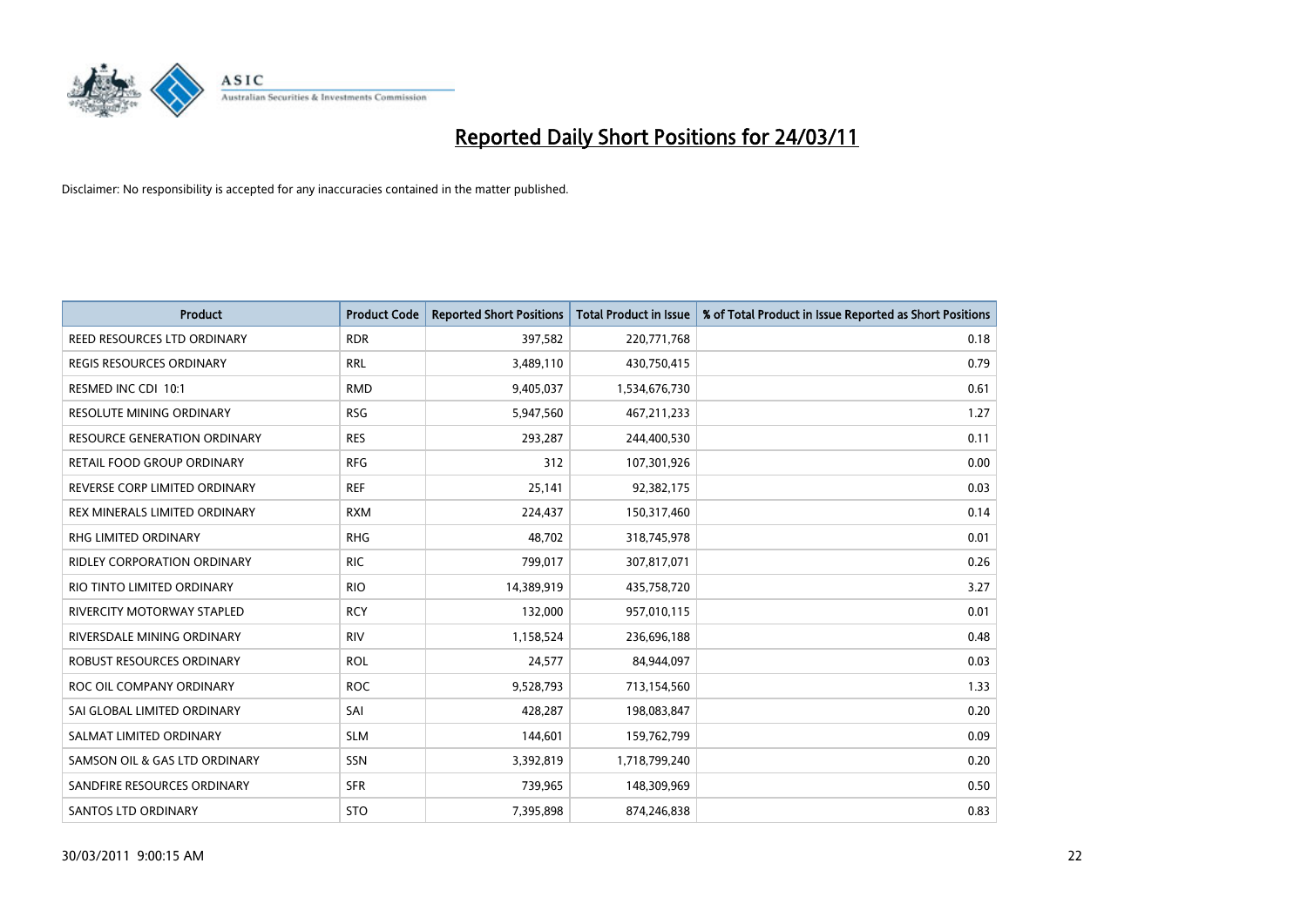

| <b>Product</b>                           | <b>Product Code</b> | <b>Reported Short Positions</b> | Total Product in Issue | % of Total Product in Issue Reported as Short Positions |
|------------------------------------------|---------------------|---------------------------------|------------------------|---------------------------------------------------------|
| SARACEN MINERAL ORDINARY                 | <b>SAR</b>          | 702,016                         | 492,151,415            | 0.14                                                    |
| SEDGMAN LIMITED ORDINARY                 | <b>SDM</b>          | 497,165                         | 207,997,898            | 0.24                                                    |
| SEEK LIMITED ORDINARY                    | <b>SEK</b>          | 5,528,479                       | 336,584,488            | 1.65                                                    |
| SENETAS CORPORATION ORDINARY             | <b>SEN</b>          | 756,999                         | 463,105,195            | 0.16                                                    |
| SENEX ENERGY LIMITED ORDINARY            | SXY                 | 338,674                         | 695,092,539            | 0.05                                                    |
| SERVCORP LIMITED ORDINARY                | SRV                 | 109,547                         | 98,440,807             | 0.11                                                    |
| SERVICE STREAM ORDINARY                  | <b>SSM</b>          | 516,050                         | 283,418,867            | 0.18                                                    |
| SEVEN GROUP HOLDINGS ORDINARY            | <b>SVW</b>          | 192,079                         | 305,410,281            | 0.06                                                    |
| SIGMA PHARMACEUTICAL ORDINARY            | <b>SIP</b>          | 21,051,647                      | 1,178,626,572          | 1.77                                                    |
| SILEX SYSTEMS ORDINARY                   | <b>SLX</b>          | 337,440                         | 170,128,997            | 0.20                                                    |
| SILVER LAKE RESOURCE ORDINARY            | <b>SLR</b>          | 334,724                         | 178,882,838            | 0.18                                                    |
| SIMS METAL MGMT LTD ORDINARY             | SGM                 | 3,420,630                       | 204,927,017            | 1.67                                                    |
| SINGAPORE TELECOMM. CHESS DEPOSITARY INT | SGT                 | 6,396,695                       | 310,378,692            | 2.04                                                    |
| SKILLED GROUP LTD ORDINARY               | <b>SKE</b>          | 187,134                         | 224,511,171            | 0.08                                                    |
| SKY CITY ENTERTAIN, ORDINARY             | <b>SKC</b>          | 82,314                          | 575,114,687            | 0.01                                                    |
| <b>SKY NETWORK ORDINARY</b>              | <b>SKT</b>          | 211,177                         | 389,139,785            | 0.05                                                    |
| SMS MANAGEMENT, ORDINARY                 | <b>SMX</b>          | 283,899                         | 67,661,358             | 0.42                                                    |
| SONIC HEALTHCARE ORDINARY                | <b>SHL</b>          | 6,443,027                       | 388,429,875            | 1.66                                                    |
| SOUL PATTINSON (W.H) ORDINARY            | SOL                 | 48,949                          | 238,640,580            | 0.02                                                    |
| SOUTH BOULDER MINES ORDINARY             | <b>STB</b>          | 8,354                           | 85,475,688             | 0.01                                                    |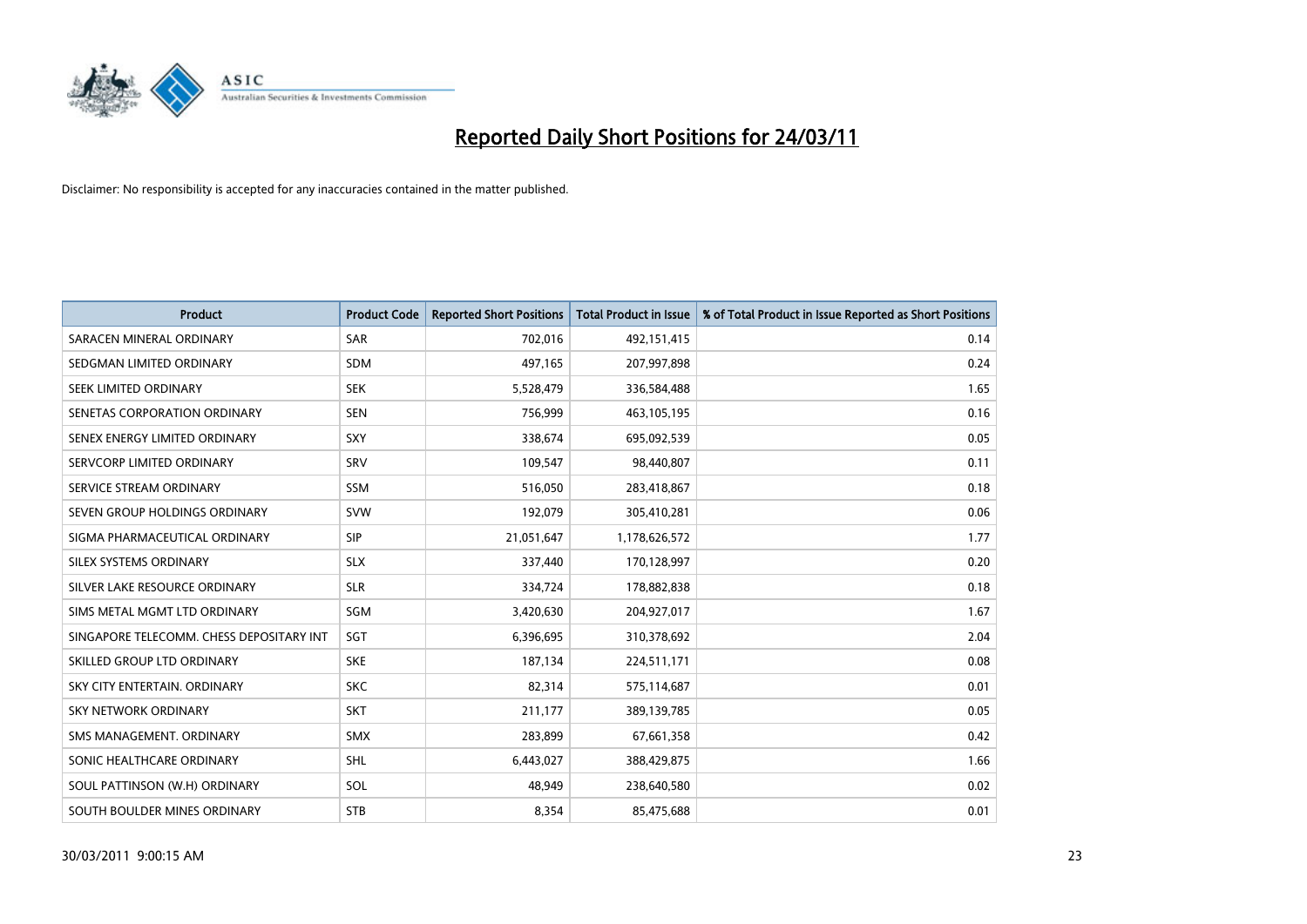

| <b>Product</b>                           | <b>Product Code</b> | <b>Reported Short Positions</b> | <b>Total Product in Issue</b> | % of Total Product in Issue Reported as Short Positions |
|------------------------------------------|---------------------|---------------------------------|-------------------------------|---------------------------------------------------------|
| SP AUSNET STAPLED SECURITIES             | <b>SPN</b>          | 8,060,057                       | 2,795,115,439                 | 0.29                                                    |
| SPARK INFRASTRUCTURE STAPLED NOTE & UNIT | SKI                 | 11,516,479                      | 1,326,734,264                 | 0.86                                                    |
| SPDR 200 FUND ETF UNITS                  | <b>STW</b>          | 8                               | 50,839,159                    | 0.00                                                    |
| SPECIALTY FASHION ORDINARY               | <b>SFH</b>          | 1,944,927                       | 191,686,122                   | 1.02                                                    |
| SPHERE MINERALS LTD ORDINARY             | SPH                 | 1.991                           | 171,348,151                   | 0.00                                                    |
| SPOTLESS GROUP LTD ORDINARY              | <b>SPT</b>          | 2,584,984                       | 261,070,153                   | 0.97                                                    |
| ST BARBARA LIMITED ORDINARY              | <b>SBM</b>          | 4,475,795                       | 325,615,389                   | 1.37                                                    |
| STAGING CONNECTIONS ORDINARY             | <b>STG</b>          | 2,917,189                       | 78,317,726                    | 3.72                                                    |
| STANMORE COAL LTD ORDINARY               | <b>SMR</b>          | 73,240                          | 87,270,738                    | 0.08                                                    |
| STARPHARMA HOLDINGS ORDINARY             | SPL                 | 91,730                          | 244,892,721                   | 0.04                                                    |
| STH AMERICAN COR LTD ORDINARY            | SAY                 | 9,200                           | 233,651,371                   | 0.00                                                    |
| STH CRS ELECT ENGNR ORDINARY             | <b>SXE</b>          | 7,963                           | 124,178,939                   | 0.01                                                    |
| STHN CROSS MEDIA ORDINARY                | <b>SXL</b>          | 1,944,701                       | 378,827,750                   | 0.51                                                    |
| STOCKLAND UNITS/ORD STAPLED              | <b>SGP</b>          | 19,736,410                      | 2,383,036,717                 | 0.83                                                    |
| STRAITS RES LTD. ORDINARY                | SRQ                 | 2,949,710                       | 324,355,749                   | 0.91                                                    |
| STW COMMUNICATIONS ORDINARY              | SGN                 | 215,965                         | 364,310,964                   | 0.06                                                    |
| SUNCORP GROUP LTD ORDINARY               | <b>SUN</b>          | 7,672,858                       | 1,281,390,524                 | 0.59                                                    |
| SUNDANCE ENERGY ORDINARY                 | <b>SEA</b>          | 2,435                           | 276,709,585                   | 0.00                                                    |
| SUNDANCE RESOURCES ORDINARY              | SDL                 | 21,111,116                      | 2,714,601,668                 | 0.78                                                    |
| SUNLAND GROUP LTD ORDINARY               | <b>SDG</b>          | 8,302                           | 224,881,794                   | 0.00                                                    |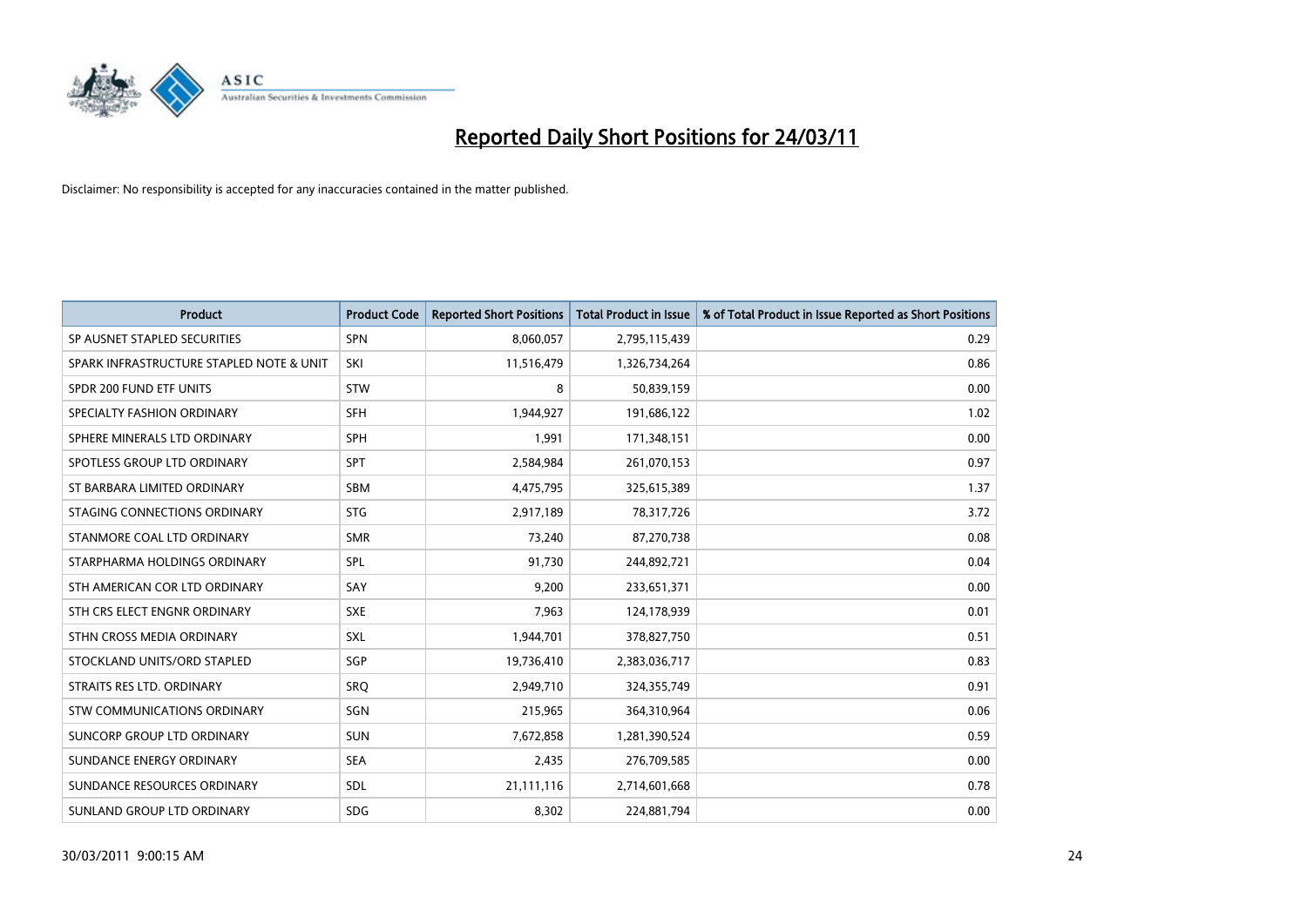

| <b>Product</b>                       | <b>Product Code</b> | <b>Reported Short Positions</b> | Total Product in Issue | % of Total Product in Issue Reported as Short Positions |
|--------------------------------------|---------------------|---------------------------------|------------------------|---------------------------------------------------------|
| SUPER RET REP LTD ORDINARY           | <b>SUL</b>          | 166,310                         | 129,077,342            | 0.13                                                    |
| <b>SWICK MINING ORDINARY</b>         | <b>SWK</b>          | 1,548                           | 236,724,970            | 0.00                                                    |
| SYMEX HOLDINGS ORDINARY              | <b>SYM</b>          | 6,633                           | 128,048,857            | 0.01                                                    |
| TABCORP HOLDINGS LTD ORDINARY        | <b>TAH</b>          | 2,062,225                       | 688,019,737            | 0.27                                                    |
| <b>TALENT2 INTERNATION ORDINARY</b>  | <b>TWO</b>          | 7                               | 142,426,750            | 0.00                                                    |
| TALISMAN MINING ORDINARY             | <b>TLM</b>          | 7,082                           | 130,438,627            | 0.00                                                    |
| TANAMI GOLD NL ORDINARY              | <b>TAM</b>          | 26,181                          | 260,997,677            | 0.01                                                    |
| TAP OIL LIMITED ORDINARY             | <b>TAP</b>          | 321,849                         | 240,967,311            | 0.14                                                    |
| TASSAL GROUP LIMITED ORDINARY        | <b>TGR</b>          | 50,912                          | 146,304,404            | 0.03                                                    |
| <b>TATTS GROUP LTD ORDINARY</b>      | <b>TTS</b>          | 22,825,749                      | 1,301,092,863          | 1.74                                                    |
| TELECOM CORPORATION ORDINARY         | <b>TEL</b>          | 23,631,081                      | 1,924,649,369          | 1.23                                                    |
| <b>TELSTRA CORPORATION, ORDINARY</b> | <b>TLS</b>          | 58,211,679                      | 12,443,074,357         | 0.45                                                    |
| TEN NETWORK HOLDINGS ORDINARY        | <b>TEN</b>          | 28,030,035                      | 1,045,236,720          | 2.66                                                    |
| TERANGA GOLD CORP CDI 1:1            | <b>TGZ</b>          | 185,180                         | 151,109,395            | 0.11                                                    |
| TEXON PETROLEUM LTD ORDINARY         | <b>TXN</b>          | 72,143                          | 199,424,560            | 0.04                                                    |
| TFS CORPORATION LTD ORDINARY         | <b>TFC</b>          | 64,248                          | 262,656,661            | 0.02                                                    |
| THE REJECT SHOP ORDINARY             | <b>TRS</b>          | 609,196                         | 26,033,570             | 2.32                                                    |
| THOR MINING PLC CHESS DEPOSITARY     | <b>THR</b>          | 2,307                           | 240,235,256            | 0.00                                                    |
| THORN GROUP LIMITED ORDINARY         | <b>TGA</b>          | 95,079                          | 129,858,924            | 0.07                                                    |
| THUNDELARRA EXPLOR, ORDINARY         | <b>THX</b>          | 37,474                          | 153,414,483            | 0.02                                                    |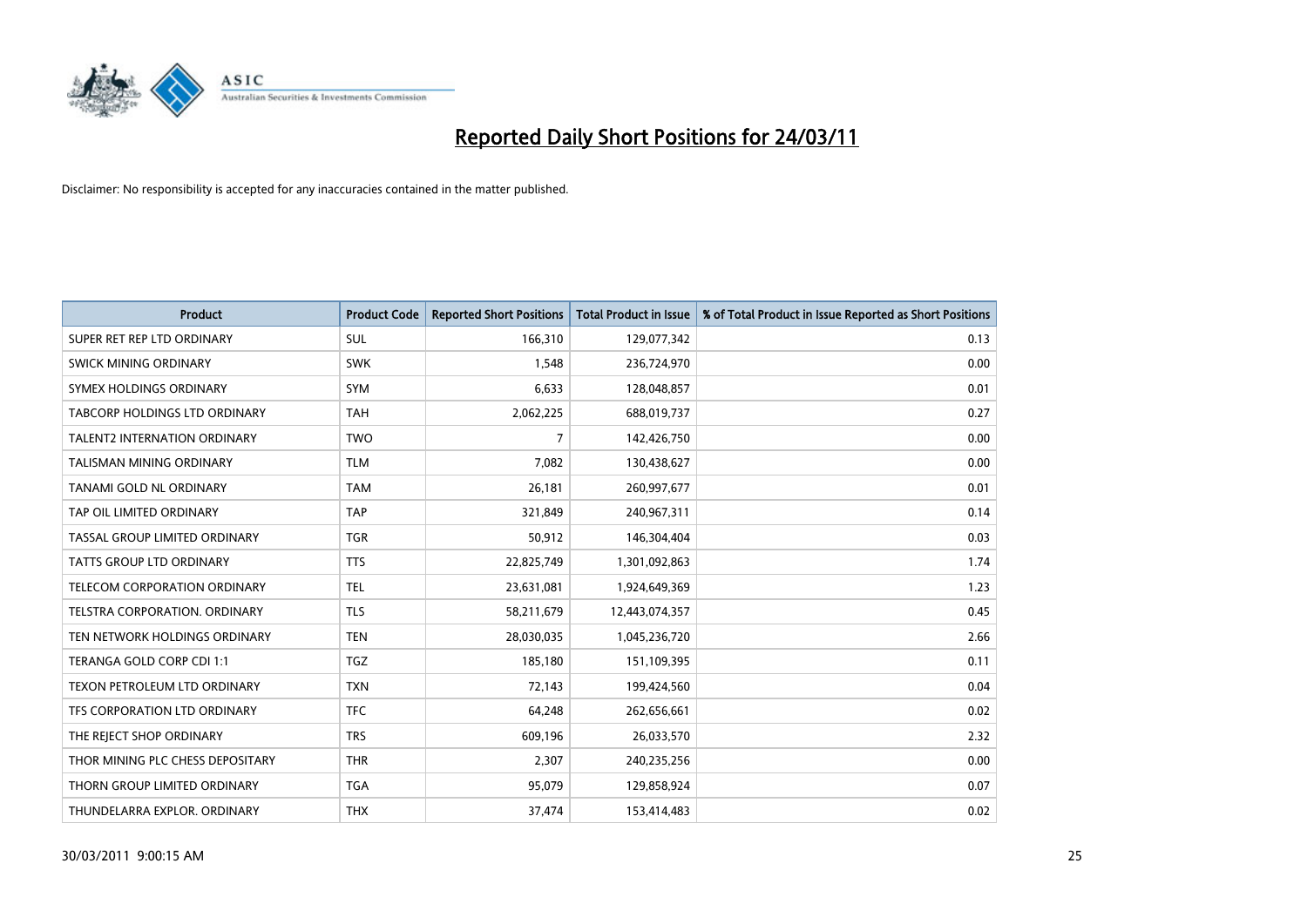

| <b>Product</b>                            | <b>Product Code</b> | <b>Reported Short Positions</b> | Total Product in Issue | % of Total Product in Issue Reported as Short Positions |
|-------------------------------------------|---------------------|---------------------------------|------------------------|---------------------------------------------------------|
| <b>TIGER RESOURCES ORDINARY</b>           | <b>TGS</b>          | 228,896                         | 668,635,549            | 0.03                                                    |
| TIMBERCORP LIMITED ORDINARY               | <b>TIM</b>          | 90,074                          | 352,071,429            | 0.02                                                    |
| <b>TISHMAN SPEYER UNITS</b>               | <b>TSO</b>          | 79,215                          | 338,440,904            | 0.02                                                    |
| TNG LIMITED ORDINARY                      | <b>TNG</b>          | 4,321                           | 284,803,062            | 0.00                                                    |
| TOLL HOLDINGS LTD ORDINARY                | <b>TOL</b>          | 16,547,670                      | 706,577,616            | 2.33                                                    |
| TORO ENERGY LIMITED ORDINARY              | <b>TOE</b>          | 274,104                         | 964,936,676            | 0.02                                                    |
| <b>TOWER AUSTRALIA ORDINARY</b>           | <b>TAL</b>          | 4,519,822                       | 419,652,394            | 1.06                                                    |
| <b>TOWER LIMITED ORDINARY</b>             | <b>TWR</b>          | 690,119                         | 263,603,448            | 0.26                                                    |
| TOX FREE SOLUTIONS ORDINARY               | <b>TOX</b>          | 67,195                          | 92,290,500             | 0.07                                                    |
| TPG TELECOM LIMITED ORDINARY              | <b>TPM</b>          | 4,734,258                       | 775,522,421            | 0.59                                                    |
| TRANSFIELD SERV INFR STAPLED SECURITIES   | <b>TSI</b>          | 711,513                         | 438,756,421            | 0.17                                                    |
| <b>TRANSFIELD SERVICES ORDINARY</b>       | <b>TSE</b>          | 2,982,067                       | 549,715,957            | 0.54                                                    |
| TRANSPACIFIC INDUST, ORDINARY             | <b>TPI</b>          | 19,721,347                      | 960,638,735            | 2.04                                                    |
| TRANSURBAN GROUP TRIPLE STAPLED SEC.      | <b>TCL</b>          | 3,305,773                       | 1,443,543,731          | 0.23                                                    |
| TRINITY GROUP STAPLED SECURITIES          | <b>TCO</b>          | 3,419                           | 231,701,539            | 0.00                                                    |
| TROY RESOURCES NL ORDINARY                | <b>TRY</b>          | 54,497                          | 87,618,823             | 0.06                                                    |
| UGL LIMITED ORDINARY                      | <b>UGL</b>          | 5,644,359                       | 166,047,171            | 3.40                                                    |
| UNILIFE CORPORATION CDI US PROHIBITED     | <b>UNS</b>          | 278,635                         | 272,951,939            | 0.09                                                    |
| <b>UXC LIMITED ORDINARY</b>               | <b>UXC</b>          | 45,584                          | 305,789,718            | 0.01                                                    |
| VALAD PROPERTY GROUP STAPLED US PROHIBIT. | <b>VPG</b>          | 3,912,030                       | 115,108,116            | 3.39                                                    |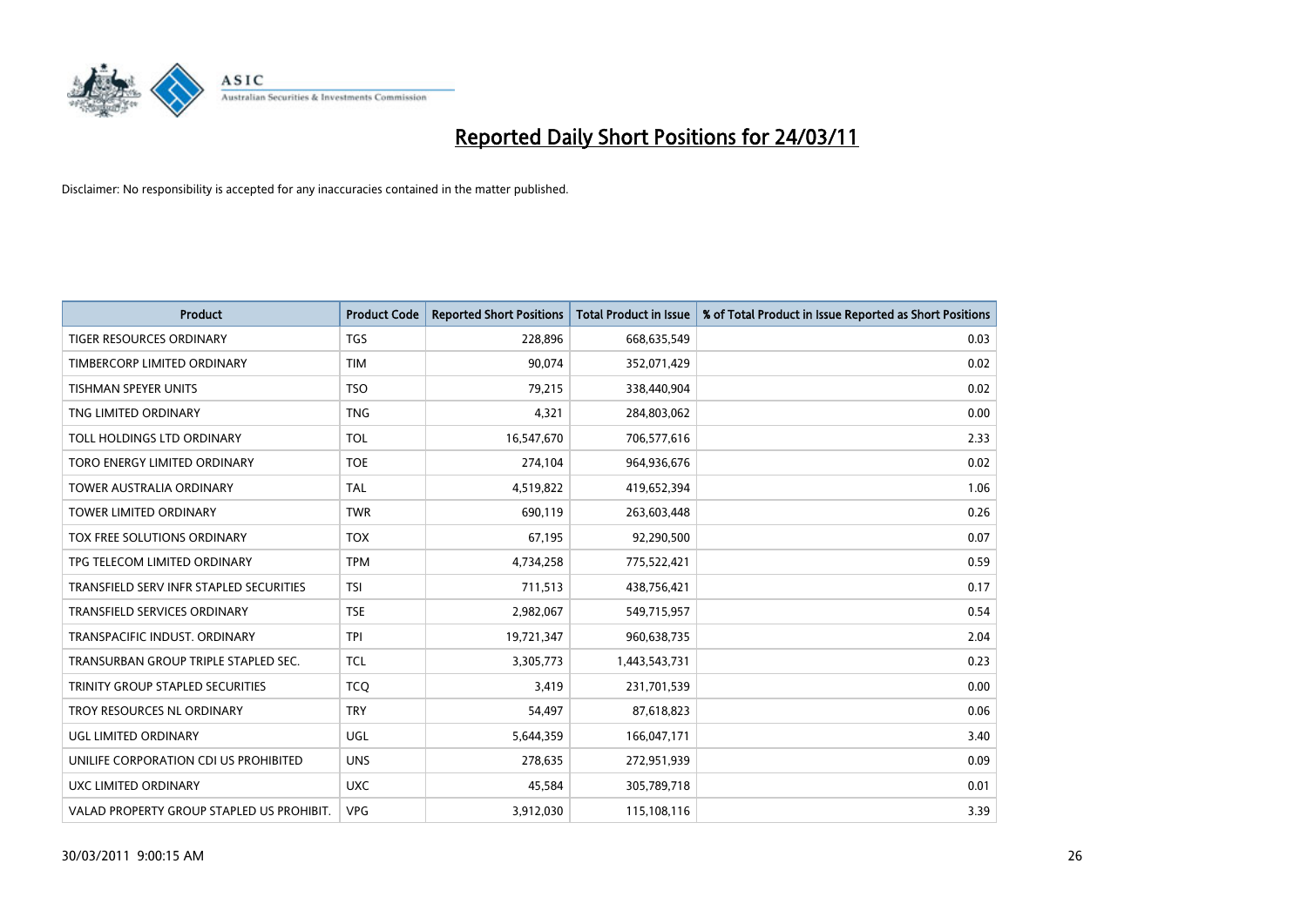

| <b>Product</b>                         | <b>Product Code</b> | <b>Reported Short Positions</b> | <b>Total Product in Issue</b> | % of Total Product in Issue Reported as Short Positions |
|----------------------------------------|---------------------|---------------------------------|-------------------------------|---------------------------------------------------------|
| <b>VDM GROUP LIMITED ORDINARY</b>      | <b>VMG</b>          | 11,116                          | 193,127,749                   | 0.01                                                    |
| VENTURE MINERALS ORDINARY              | <b>VMS</b>          | 174,403                         | 220,943,592                   | 0.08                                                    |
| <b>VENTUREX RESOURCES ORDINARY</b>     | <b>VXR</b>          | 4,199,014                       | 1,087,242,726                 | 0.39                                                    |
| VIRGIN BLUE HOLDINGS ORDINARY          | <b>VBA</b>          | 35,890,975                      | 2,210,197,600                 | 1.63                                                    |
| <b>VISION GROUP HLDGS ORDINARY</b>     | <b>VGH</b>          | 78,000                          | 74,061,110                    | 0.11                                                    |
| <b>VITA GROUP LTD ORDINARY</b>         | <b>VTG</b>          | 75,190                          | 142,499,800                   | 0.05                                                    |
| VITERRA INC CDI 1:1                    | <b>VTA</b>          | 3,828                           | 68,629,939                    | 0.01                                                    |
| <b>WATPAC LIMITED ORDINARY</b>         | <b>WTP</b>          | 133,217                         | 183,341,382                   | 0.06                                                    |
| <b>WDS LIMITED ORDINARY</b>            | <b>WDS</b>          | 19,661                          | 143,107,458                   | 0.01                                                    |
| WEBFIRM GROUP LTD ORDINARY             | <b>WFM</b>          | 12,969                          | 676,342,536                   | 0.00                                                    |
| WEBJET LIMITED ORDINARY                | <b>WEB</b>          | 315,189                         | 77,961,278                    | 0.41                                                    |
| WESFARMERS LIMITED ORDINARY            | <b>WES</b>          | 20,426,543                      | 1,005,191,394                 | 2.01                                                    |
| WESFARMERS LIMITED PARTIALLY PROTECTED | <b>WESN</b>         | 57,933                          | 151,880,768                   | 0.02                                                    |
| WEST AUSTRALIAN NEWS ORDINARY          | <b>WAN</b>          | 3,142,194                       | 219,668,970                   | 1.43                                                    |
| WESTERN AREAS NL ORDINARY              | <b>WSA</b>          | 9,243,060                       | 179,735,899                   | 5.15                                                    |
| WESTERN DESERT RES. ORDINARY           | <b>WDR</b>          | 948                             | 154,684,908                   | 0.00                                                    |
| WESTFIELD GROUP ORD/UNIT STAPLED SEC   | <b>WDC</b>          | 12,959,232                      | 2,308,988,539                 | 0.56                                                    |
| WESTFIELD RETAIL TST UNIT STAPLED      | <b>WRT</b>          | 18,989,018                      | 3,054,166,195                 | 0.65                                                    |
| <b>WESTPAC BANKING CORP ORDINARY</b>   | <b>WBC</b>          | 25,182,704                      | 3,008,698,894                 | 0.83                                                    |
| WHITE ENERGY COMPANY ORDINARY          | <b>WEC</b>          | 11,281,842                      | 313,437,011                   | 3.58                                                    |